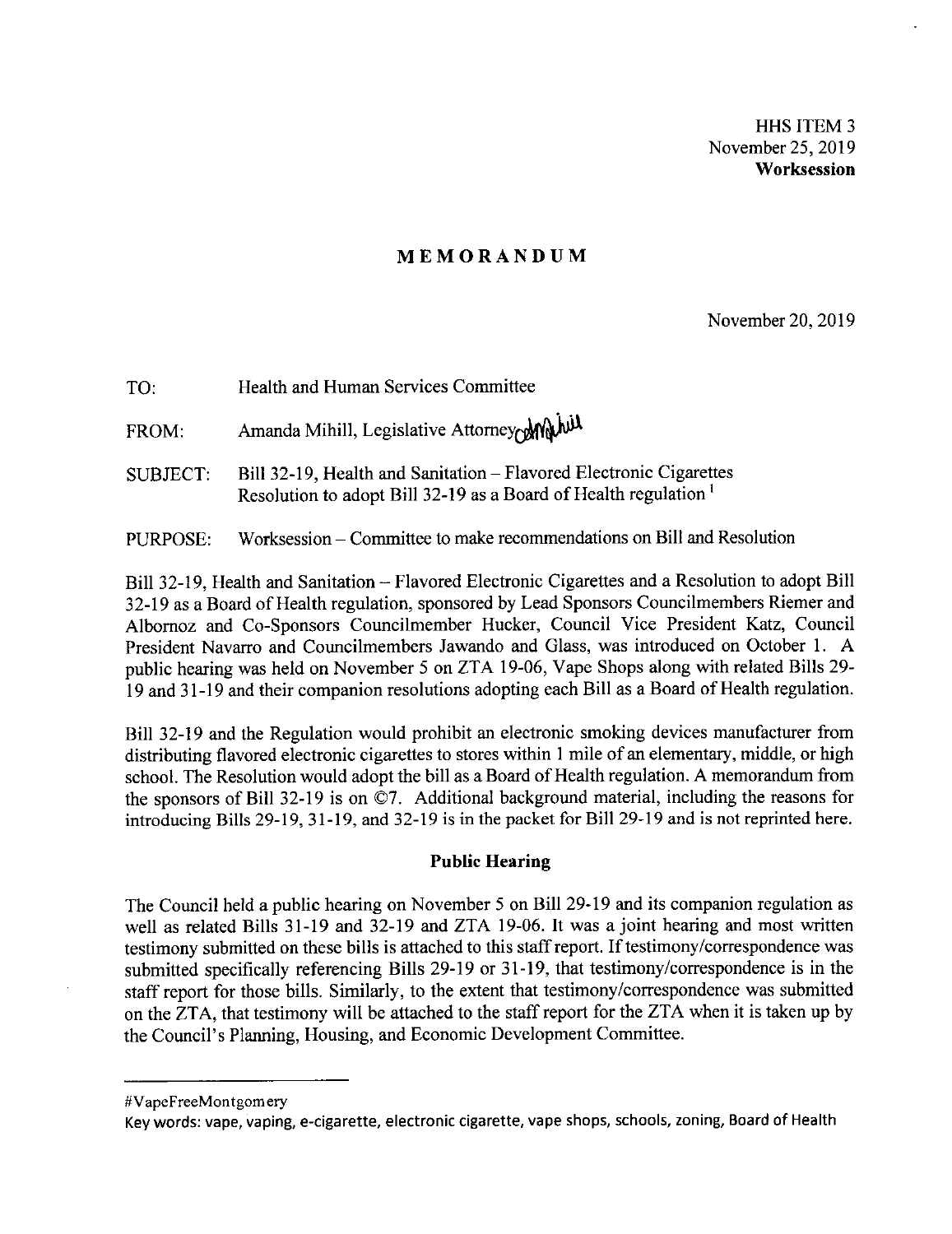Testimony and correspondence specific to Bill 32-19 is attached on ©15-26. Specific to Bill 29-19, the Maryland Association of Convenience Stores and Energy Distributors opposed **Bill** 32-19, but recommended legislation that includes penalties for use and possession of vape products by individuals under 21 (©26).

### **Issues for Committee Discussion**

*Should the Council refrain from enacting Bill 32-19?* The American Cancer Society Cancer Action Network, American Heart Association, and American Lung Association submitted a joint letter to the Council urging the Council to "hold off moving forward" with Bill 32-19 because of their assertion that the County cannot regulate all flavored tobacco products. These organizations argue that without a comprehensive prohibition, the bill will not be as effective or "end the epidemic". Instead, these organizations indicate that a statewide bill will be introduced in the General Assembly in 2020 that will ban all flavored tobacco products. Instead of enacting Bill 32-19, these organizations prefer for the County to support the statewide bill (©22-24).

**Council staff comments:** Council staff agrees that a statewide bill to ban flavors of e-cigarettes and tobacco products would be a favorable development. However, that does not, and should not, preclude the Council from enacting Bill 32-19. The Council has led on many important initiatives, especially health initiatives. For instance, regulating electronic cigarettes well before the General Assembly has as well as nutrition labeling. There is no guarantee that the state or federal governments will be successful in moving legislation during the next year, or ultimately what the legislation might include.

Furthermore, even if Bill 32-19 does not "end the epidemic", it can certainly be helpful in addressing it. The Council has the authority to act in this regard and Council staffrecommends the Council use that authority.

*Overlap with Bill 29-19.* As introduced, Bill 29-19 would prohibit a manufacturer from distributing *electronic cigarettes* to retail stores within *0. 5* miles of *middle and high schools* in the County. As introduced, Bill 32-19 would prohibit a manufacturer from distributing *flavored electronic cigarettes* to retail stores within *1. 0* miles of *elementary, middle, or high school, library, park, playground, or recreational facility* in the County.

**Council staff comments:** Bill 29-19 covers a broader array of products (i.e., any electronic cigarette product, including flavored electronic cigarettes) while Bill 32-19 covers a broader area of the County. **Council staff supports both bills and recommends enactment of these measures;** Committee members may want to discuss whether these bills could be consolidated into I bill or whether the Committee prefers a different approach that separates flavored electronic cigarettes from other electronic cigarette products. If the Committee prefers to consolidate the bills, Bill 29-19 and/or 32-19 could be amended to combine the substantive provisions of each bill.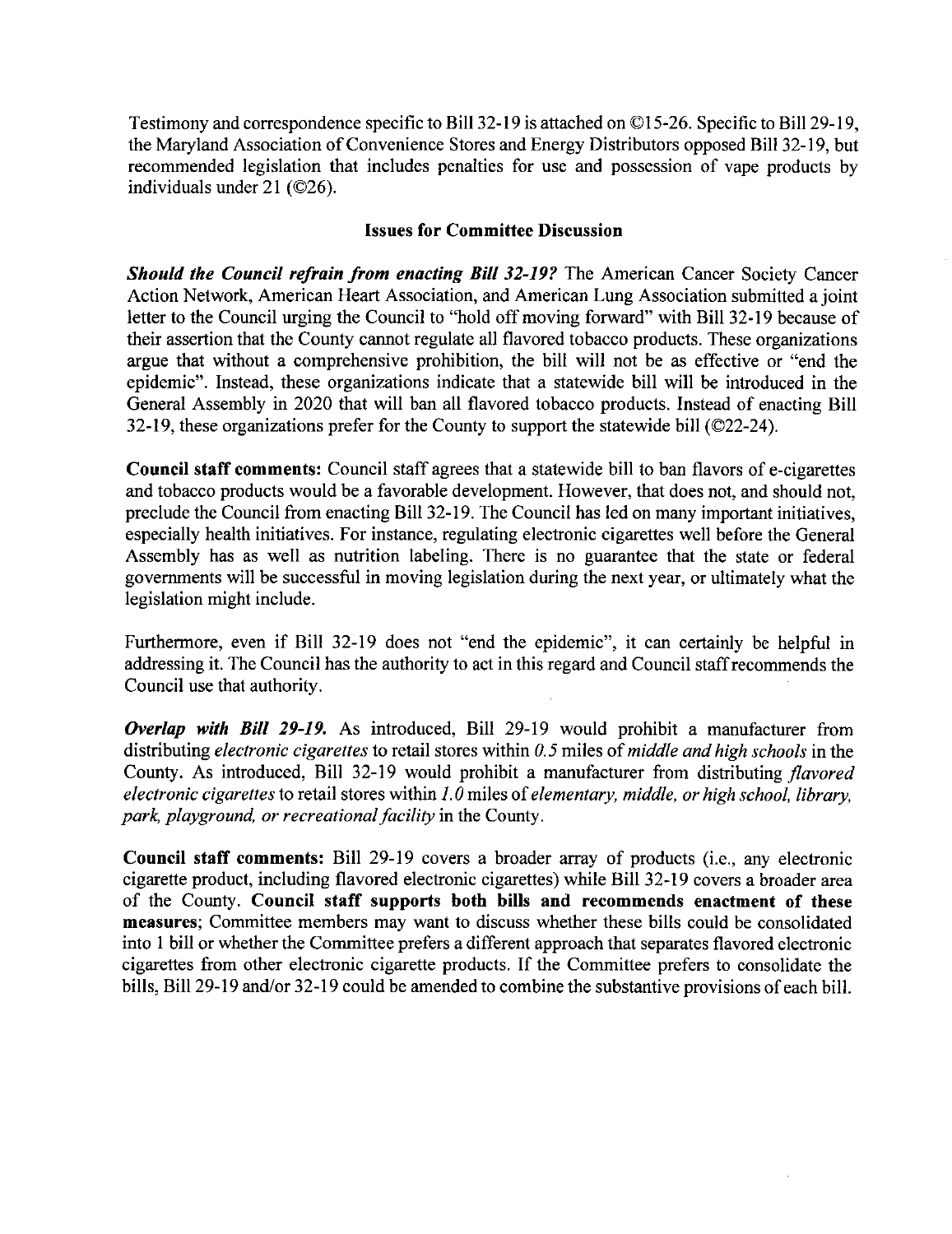| This packet contains:                | Circle $#$ |
|--------------------------------------|------------|
| <b>Bill 32-19</b>                    |            |
| Board of Health regulation           |            |
| Legislative Request Report           |            |
| Sponsor memorandum                   |            |
| Fiscal and Economic Impact statement | 8          |
| Bill 32-19 testimony                 |            |
| Support                              | 15         |
| Oppose                               | 22         |

**F:\LAW\BILLS\1932 Flavored E Cig\HHS Memo.Docx** 

 $\label{eq:2.1} \mathcal{F}_{\text{max}}(t) = \frac{1}{\sqrt{2\pi}} \sum_{i=1}^{\infty} \frac{1}{\sqrt{2\pi}} \sum_{i=1}^{\infty} \frac{1}{\sqrt{2\pi}} \sum_{i=1}^{\infty} \frac{1}{\sqrt{2\pi}} \sum_{i=1}^{\infty} \frac{1}{\sqrt{2\pi}} \sum_{i=1}^{\infty} \frac{1}{\sqrt{2\pi}} \sum_{i=1}^{\infty} \frac{1}{\sqrt{2\pi}} \sum_{i=1}^{\infty} \frac{1}{\sqrt{2\pi}} \sum_{i=1}^{\infty} \frac{1$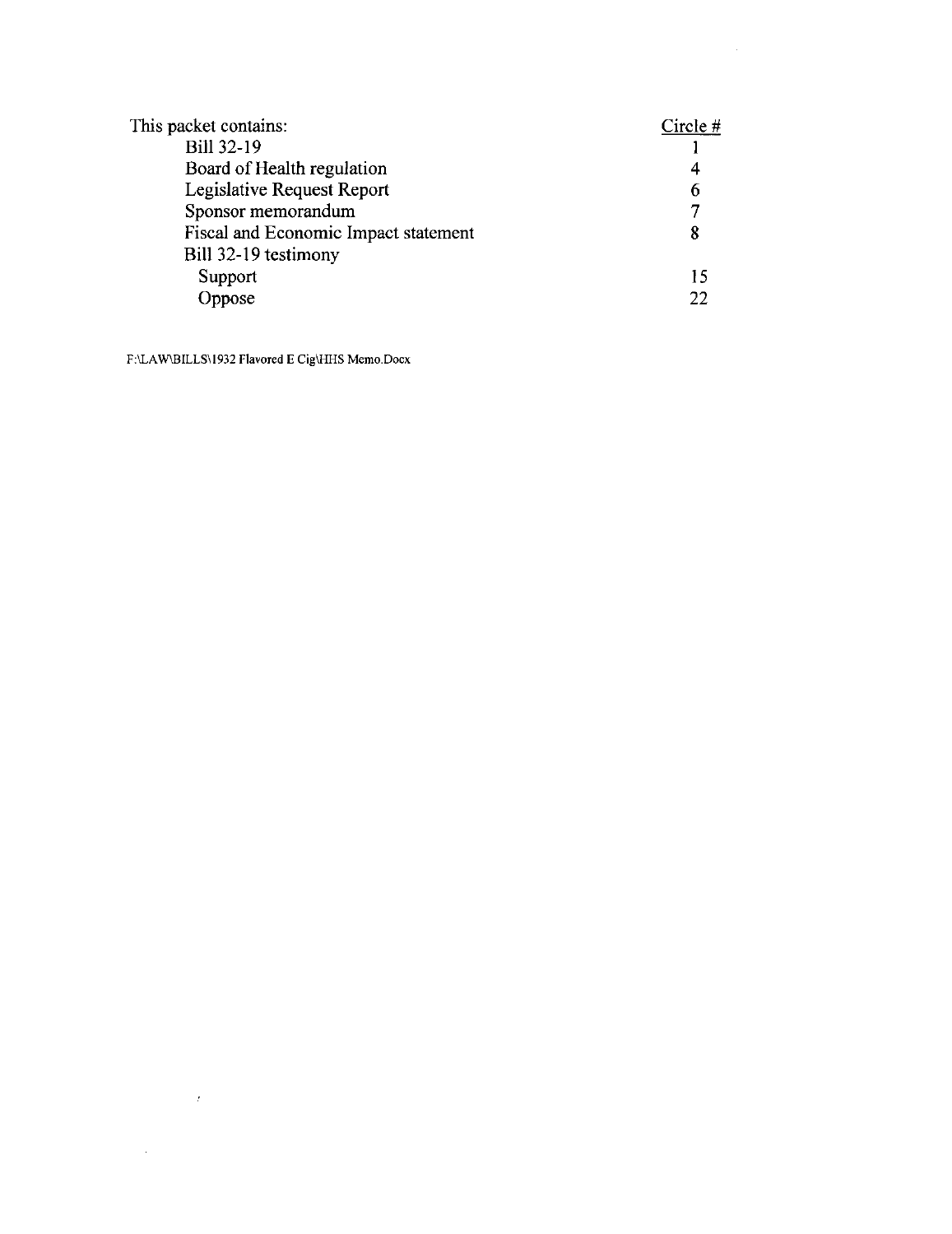| Bill No. 32-19                        |  |  |
|---------------------------------------|--|--|
| Concerning: Health and Sanitation     |  |  |
| <b>Flavored Electronic Cigarettes</b> |  |  |
| Revised: 9/25/2019   Draft No. 4      |  |  |
| Introduced: <b>October 1, 2019</b>    |  |  |
| Expires: ______ April 1, 2021         |  |  |
| Enacted:                              |  |  |
| Executive:                            |  |  |
| Effective:                            |  |  |
| Sunset Date: None                     |  |  |
| Ch. Laws of Mont. Co.                 |  |  |

# **COUNTY COUNCIL FOR MONTGOMERY COUNTY, MARYLAND**

Lead Sponsors: Councilmembers Riemer and Albornoz Co-Sponsors: Councilmember Hucker, Council Vice President Katz, Council President Navarro, and Councilmembers Jawando and Glass

# **AN ACT** to:

- (!) prohibit an electronic smoking devices manufacturer from distributing flavored electronic cigarettes to certain retail stores in the County; and
- (2) generally amend County law regarding smoking, electronic cigarettes, and health and sanitation.

### By amending

Montgomery County Code Chapter 24, Health and Sanitation Section 24-15

| <b>Boldface</b>              | Heading or defined term.                            |
|------------------------------|-----------------------------------------------------|
| Underlining                  | Added to existing law by original bill.             |
| Single boldface brackets]    | Deleted from existing law by original bill.         |
| Double underlining           | Added by amendment.                                 |
| [[Double boldface brackets]] | Deleted from existing law or the bill by amendment. |
| $*$ $*$ $*$                  | Existing law unaffected by bill.                    |

*The County Council for Montgomery County, Maryland approves the following Act:*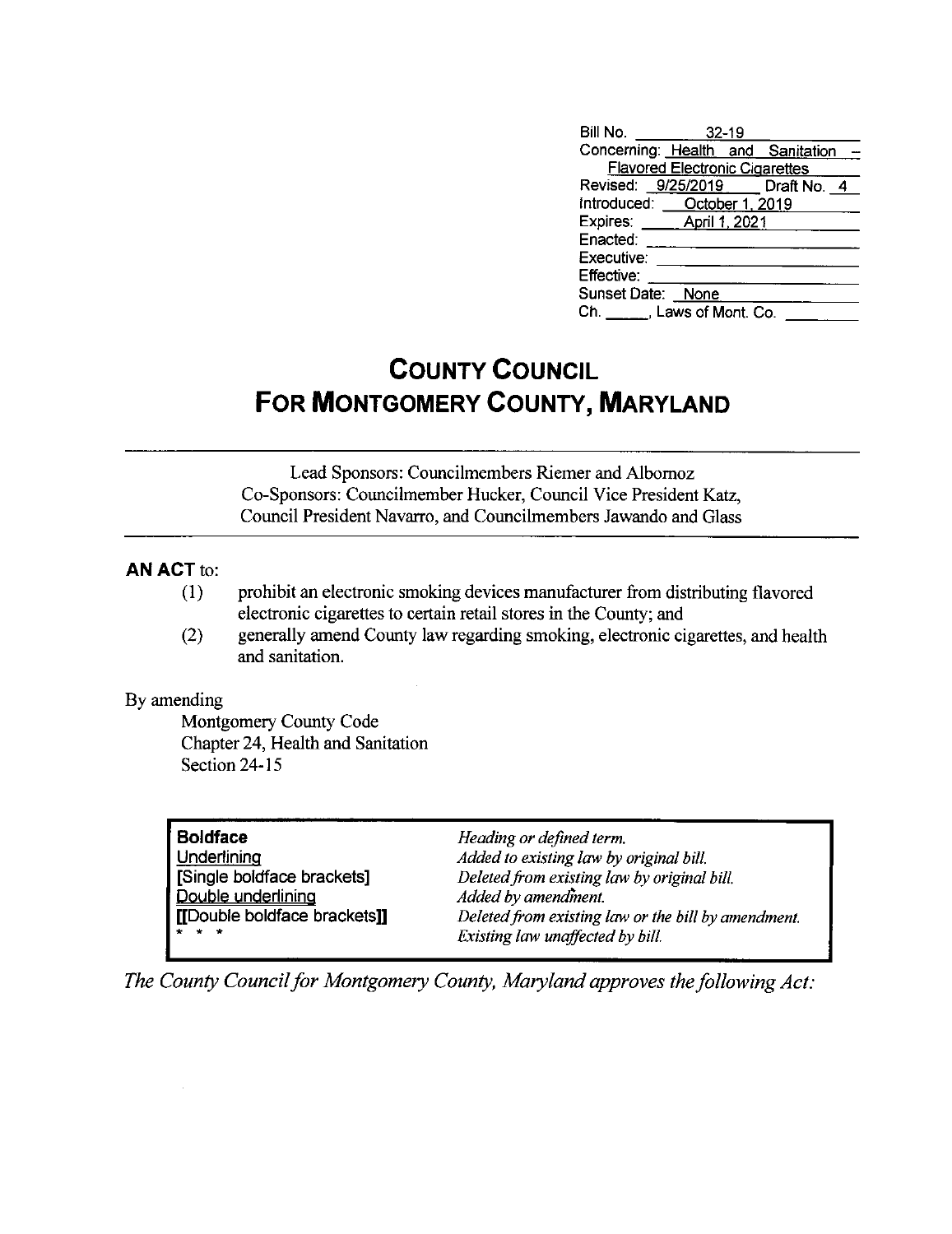I **Sec. 1. Section 24-15 is amended as follows:**  2 **[24-15] 24-16- 24-21. Reserved.**  3 **24-15. Distribution of flavored electronic cigarettes.**  4 (fil *Definition.* In this Section. the following words have the meanings 5 indicated: 6 *Characterizing flavor* means g distinguishing taste or aroma. other than 7 the taste or aroma of tobacco, imparted either before or during use of an 8 electronic cigarette or component part. *Characterizing flavor* includes 9 any taste or aroma relating to any fruit. mint. menthol, wintergreen, Io chocolate. vanilla, honey. candy, cocoa. dessert, alcoholic beverage, herb. 11 or spice. However, an electronic cigarette is not deemed to have a 12 characterizing flavor solely because of the use of additives or flavorings 13 or the provision of ingredient information. 14 *Constituent* means any ingredient, substance, chemical, or compound, 15 other than nicotine, tobacco, water, or reconstituted tobacco sheet, that is 16 added by the manufacturer to an electronic cigarette during the 17 processing, manufacture or packing of the electronic cigarette. 18 *Distribute* means to: 19 20 21 22 23 24 25  $\lim_{x \to \infty}$  give away, sell, deliver, dispense, or issue;  $\Omega$  offer to give away, sell, deliver, dispense, or issue; or (3) cause or hire any person to give away, sell, deliver, dispense, or issue or offer to give away. sell, deliver. dispense. or issue. *Flavored electronic cigarette* means any electronic cigarette or any component part thereof that contains a constituent that imparts a characterizing flavor.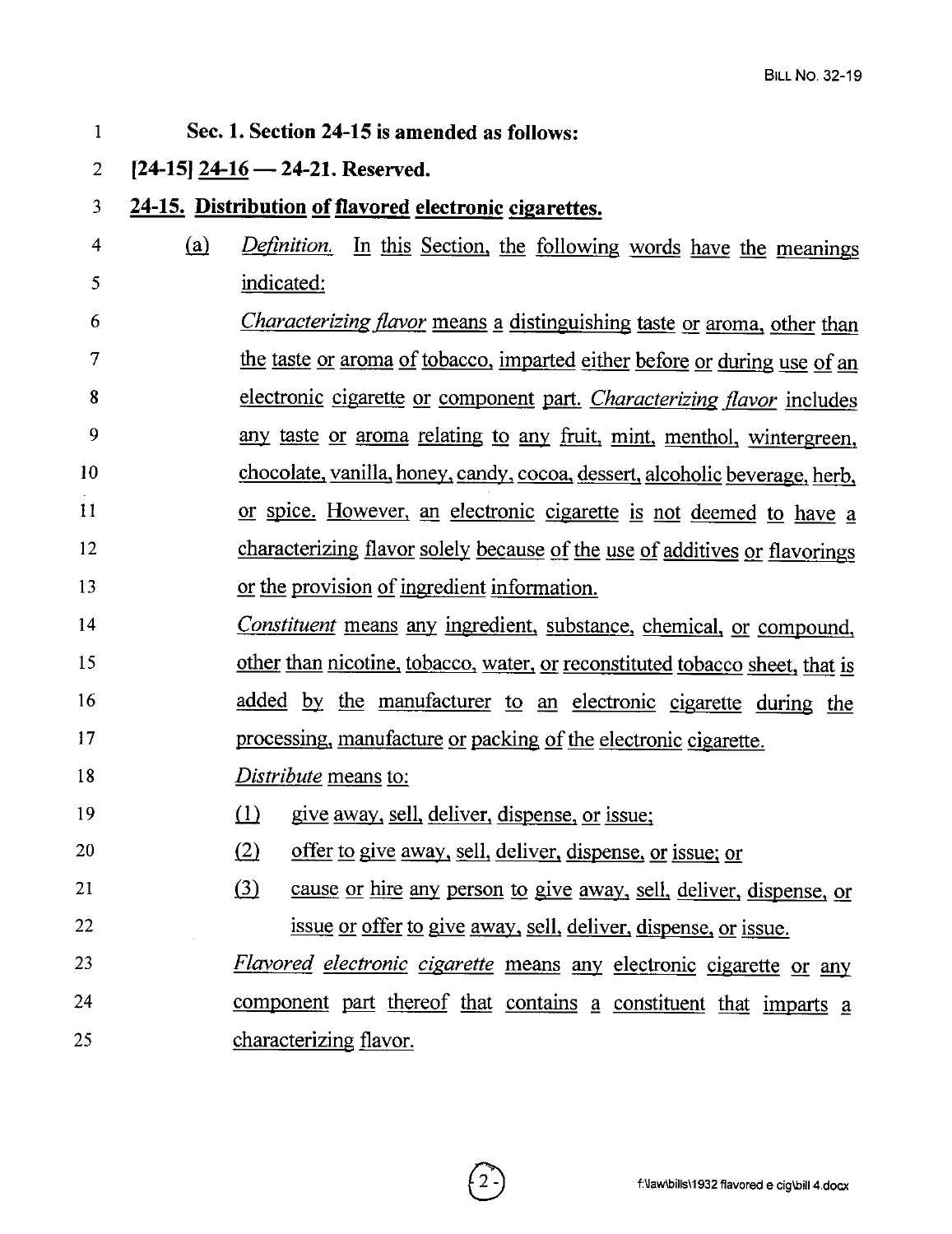Date

Date

Date

- 26 27 28 *Manufacturer* means an electronic smoking devices manufacturer as defined in Section 16.7-101 of the Business Regulations Article of the Maryland Code.
- 29 (hl *Unlawful distribution.* A manufacturer must not distribute any flavored 30 electronic cigarette to any retail store within 1.0 mile of any elementary, 31 middle, or high school, library, park, playground, or recreational facility 32 in the County.

 $\begin{pmatrix} 3 \end{pmatrix}$ 

33 *Approved:* 

34

|  | Nancy Navarro, President, County Council |  |
|--|------------------------------------------|--|

35 *Approved:* 

36

Marc Eirich, County Executive

3 7 *This is a correct copy of Council action.* 

38

Mary Anne Paradise, Acting Clerk of the Council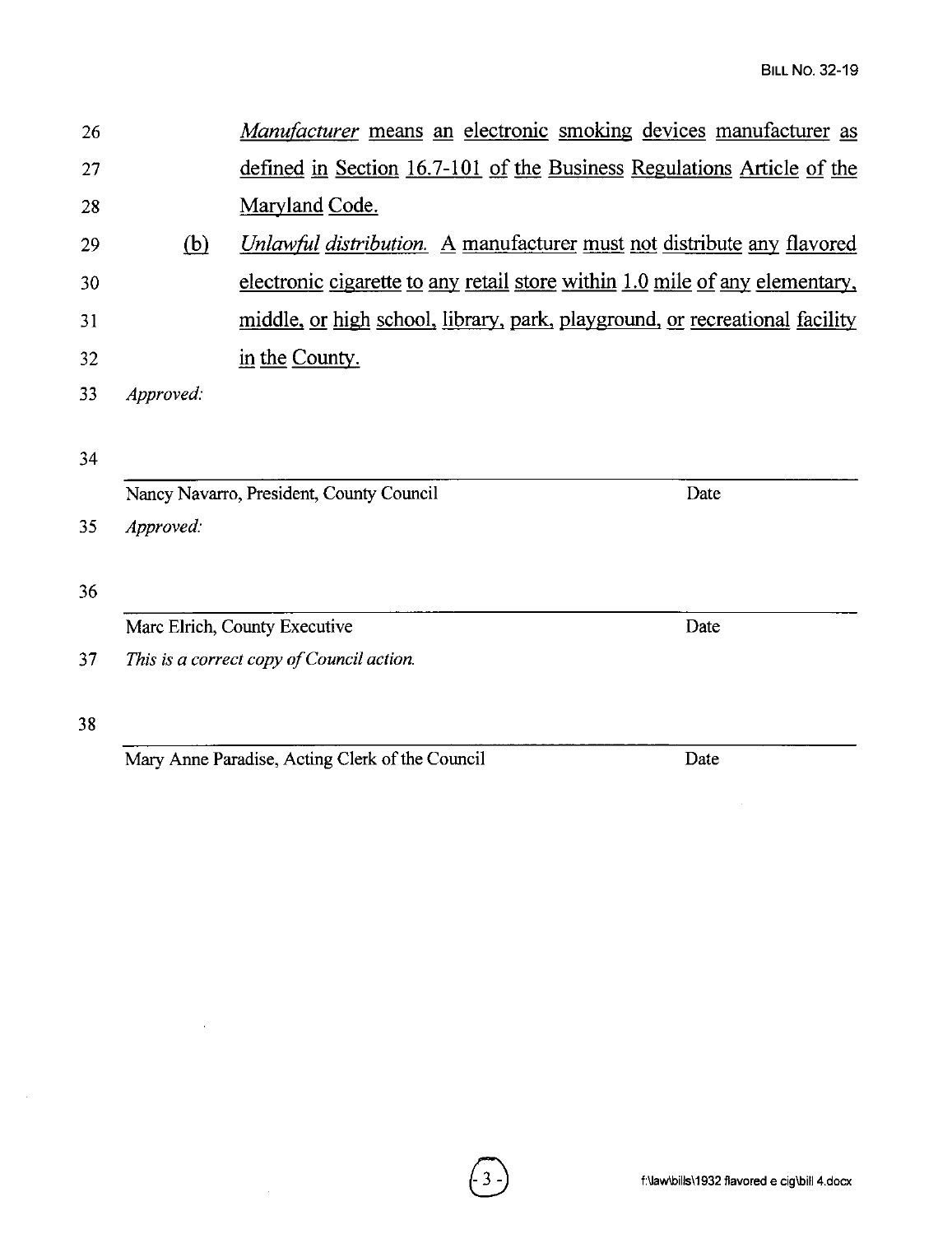Resolution No.:  $\frac{\text{Methoded:}}{\text{October 1, 2019}}$ Adopted:

## **COUNTY COUNCIL FOR MONTGOMERY COUNTY, MARYLAND SITTING AS THE MONTGOMERY COUNTY BOARD OF HEALTH**

Lead Sponsors: Councilmembers Riemer and Albornoz Co-Sponsors: Councilmember Hucker, Council Vice President Katz, Council President Navarro, and Councilmembers Jawando and Glass

## **SUBJECT:** Resolution to adopt Bill 32-19. Health and Sanitation - Flavored Electronic **Cigarettes**

# **Background**

- I. County Code §2-65, as amended, provides that the County Council is, and may act as, the County Board of Health, and in that capacity may adopt any regulation which a local Board of Health is authorized to adopt under state law.
- 2. Maryland Code Health-General Article §3-202 authorizes the County Board of Health to adopt rules and regulations regarding any nuisance or cause of disease in the County.
- 3. On {DATE}, the Council held a public hearing on this regulation. As required by law, each municipality in the County and the public were properly notified of this hearing.
- 4. On {DATE}, the County Council enacted Bill 32-19, Health and Sanitation Flavored Electronic Cigarettes. Bill 32-19 prohibited the distribution of flavored electronic cigarettes to retail stores in the County.
- 5. The County Council, sitting as the Board of Health, finds after reviewing the evidence in the record that prohibiting the distribution of flavored electronic cigarettes to retail stores as required by this Regulation is necessary to protect the health of County residents.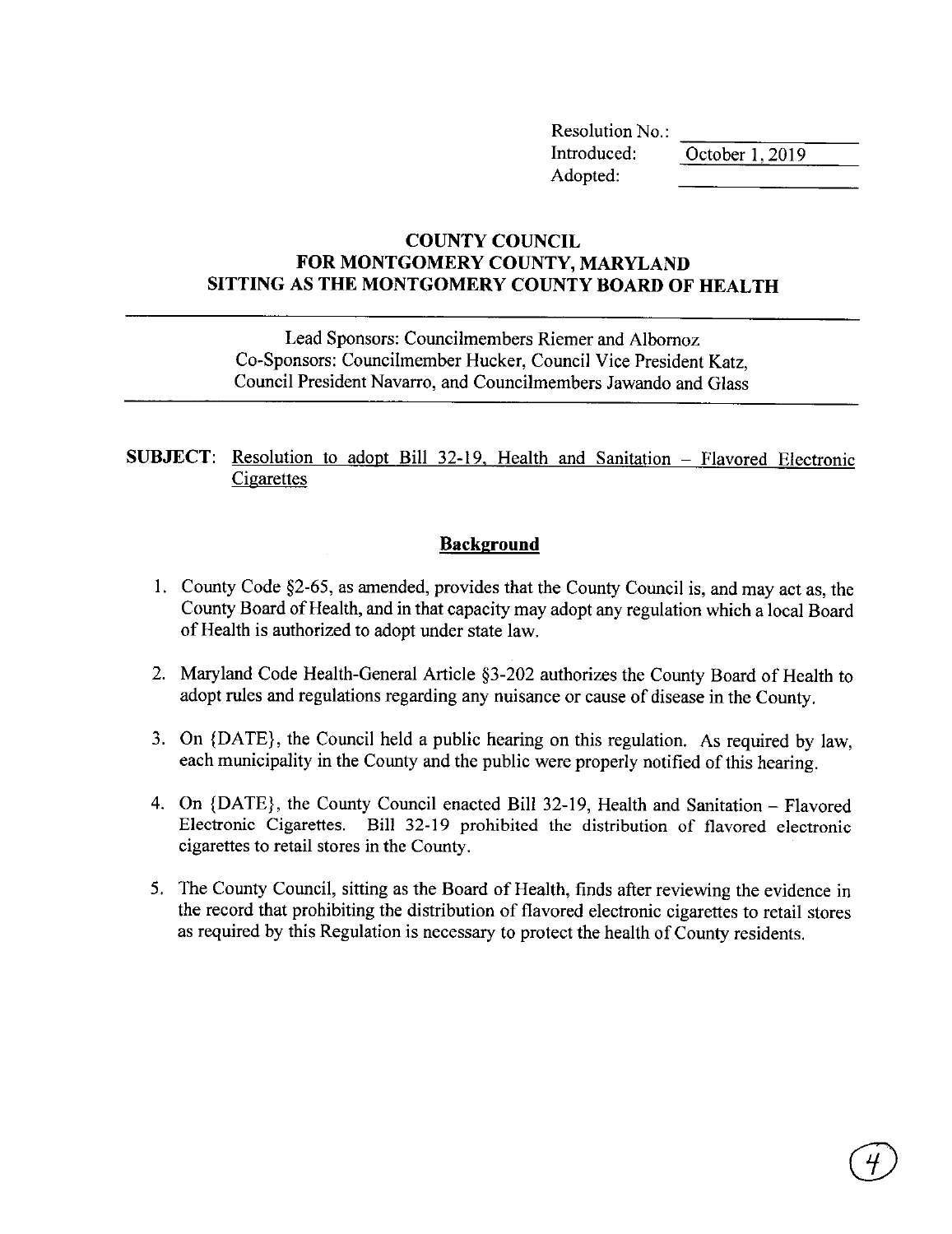# **Action**

The County Council for Montgomery County, Maryland, sitting as the County Board of Health, approves the following resolution:

- 1. The provisions of Section 24-15 of the Montgomery County Code, entitled "Distribution of flavored electronic cigarettes." as added by Bill 32-19, Health and Sanitation - Flavored Electronic Cigarettes, are adopted as a Board of Health regulation. A copy of Bill 32-19 is attached to this resolution.
- 2. This resolution takes effect 90 days after adoption.

 $\overline{a}$ 

This is a correct copy of Council action.

Mary Anne Paradise, Acting Clerk of the Council

**F:\LA W\Resolutions\Board Of Health\Flavored E-Cig\Board Of Health Regulation.Docx**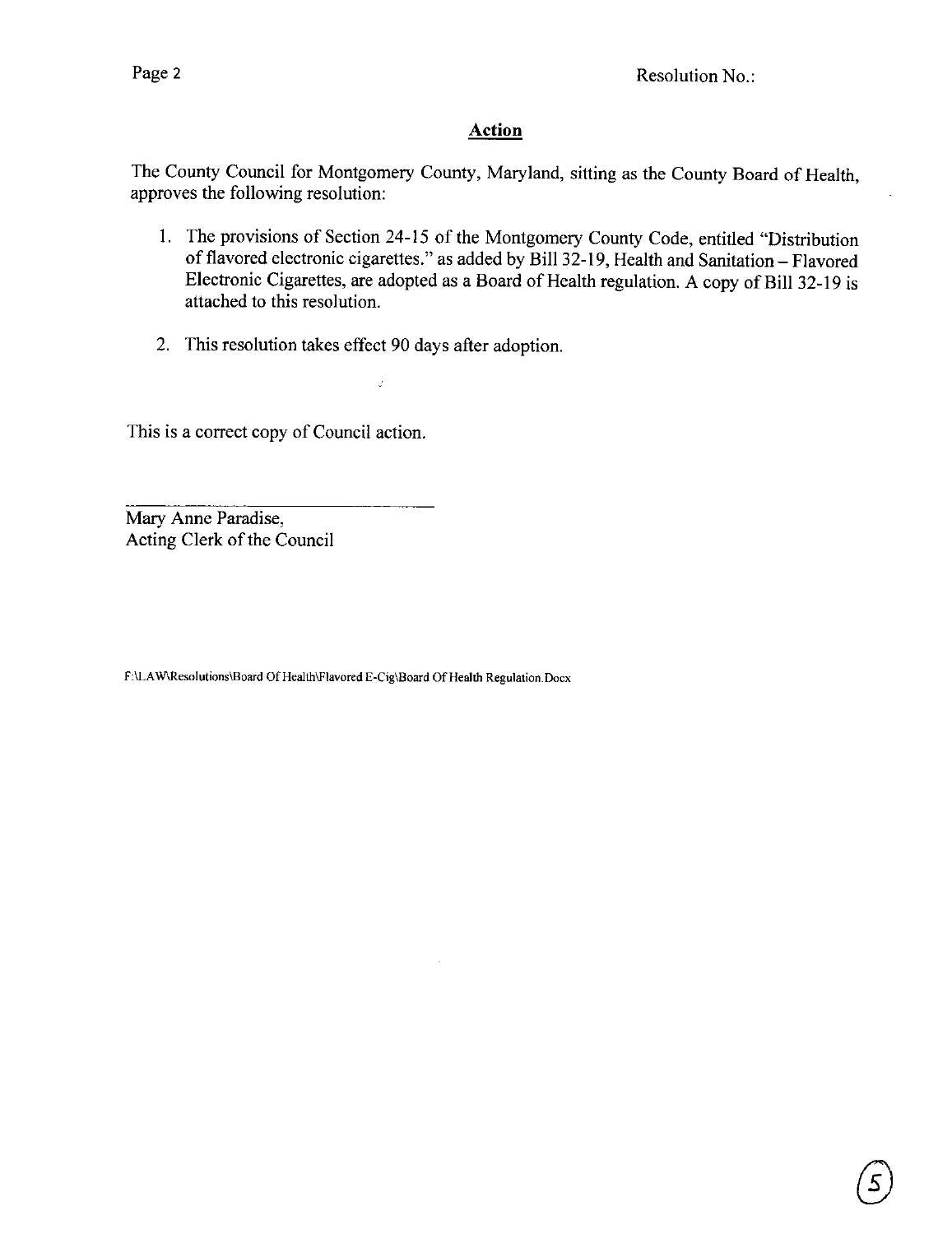# **LEGISLATIVE REQUEST REPORT**

Bill 32-19

*Health and Sanitation* - *Flavored Electronic Cigarettes* 

| <b>DESCRIPTION:</b>                                    | Bill 32-19 would prohibit an electronic smoking devices manufacturer<br>from distributing flavored electronic cigarettes to certain retail stores<br>in the County. |
|--------------------------------------------------------|---------------------------------------------------------------------------------------------------------------------------------------------------------------------|
| <b>PROBLEM:</b>                                        | There is a rapid rise in e-cigarette use among youth and the associated<br>health concerns.                                                                         |
| <b>GOALS AND</b><br><b>OBJECTIVES:</b>                 | To reduce access to e-cigarette products for County youth.                                                                                                          |
| <b>COORDINATION:</b>                                   | Health and Human Services                                                                                                                                           |
| <b>FISCAL IMPACT:</b>                                  | To be requested                                                                                                                                                     |
| <b>ECONOMIC</b><br><b>IMPACT:</b>                      | To be requested                                                                                                                                                     |
| <b>EVALUATION:</b>                                     | To be researched                                                                                                                                                    |
| <b>EXPERIENCE</b><br><b>ELSEWHERE:</b>                 | To be researched                                                                                                                                                    |
| <b>SOURCE OF</b><br><b>INFORMATION:</b>                | Amanda Mihill, Legislative Attorney (240) 777-7815                                                                                                                  |
| <b>APPLICATION</b><br>WITHIN<br><b>MUNICIPALITIES:</b> | To be researched.                                                                                                                                                   |
| <b>PENALTIES:</b>                                      | Class C violation                                                                                                                                                   |

**F:\LA W\BILLS\l 932 Flavored E Cig\LRR.Docx**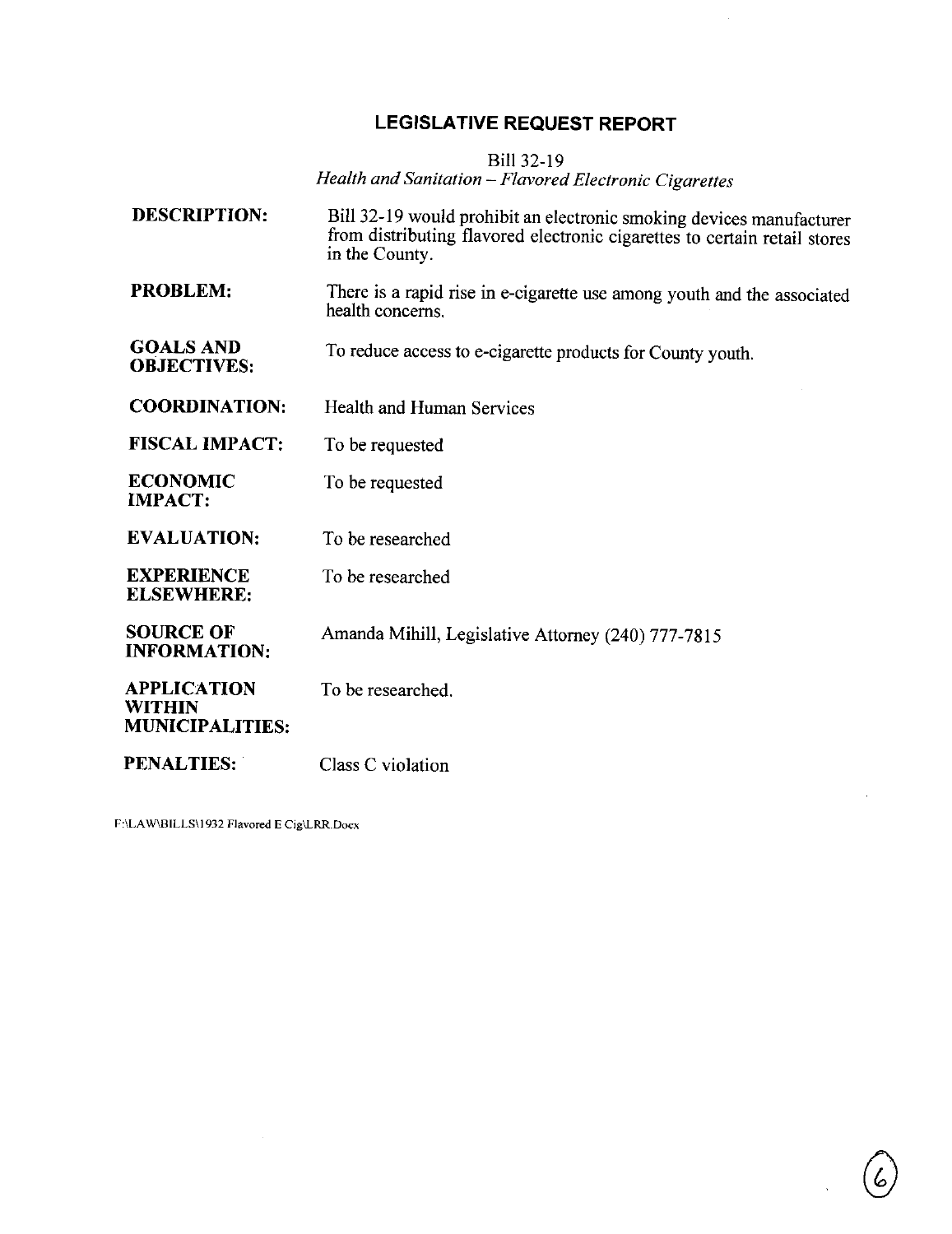

| TO:      | Council Colleagues                                                   |
|----------|----------------------------------------------------------------------|
| FROM:    | Councilmembers Hans Riemer and Gabriel Albornoz                      |
| DATE:    | September $25, 2019$                                                 |
| SUBJECT: | Placing Severe Restrictions on Flavored Vape Products Aimed at Youth |

Shortly we will be introducing an additional piece of legislation to add to the package of bills intended to curb the epidemic of vaping that is occuring in our schools. This bill will aim to severely restrict the availability of flavored vaping products, which are the most popular products among youth, by prohibiting manufacturers from distributing these products to retailers in Montgomery County.

Flavored electronic cigarettes have become very popular amongst our youth. According to preliminary results from the Centers for Disease Control and Prevention's annual National Youth Tobacco Survey more than a quarter of high school students admitted to using e-cigarettes, and the majority cited the fruit, menthol and minty flavors.

These products are not harmless. They lead teens to become addicted to nicotine and may be implicated in the mysterious lung illnesses and deaths that have been linked to vaping.

While this legislation will not prevent all legal sales of these products in the County, it will make them much less available to youth in our community.

I hope you will consider cosponsoring and supporting this legislation.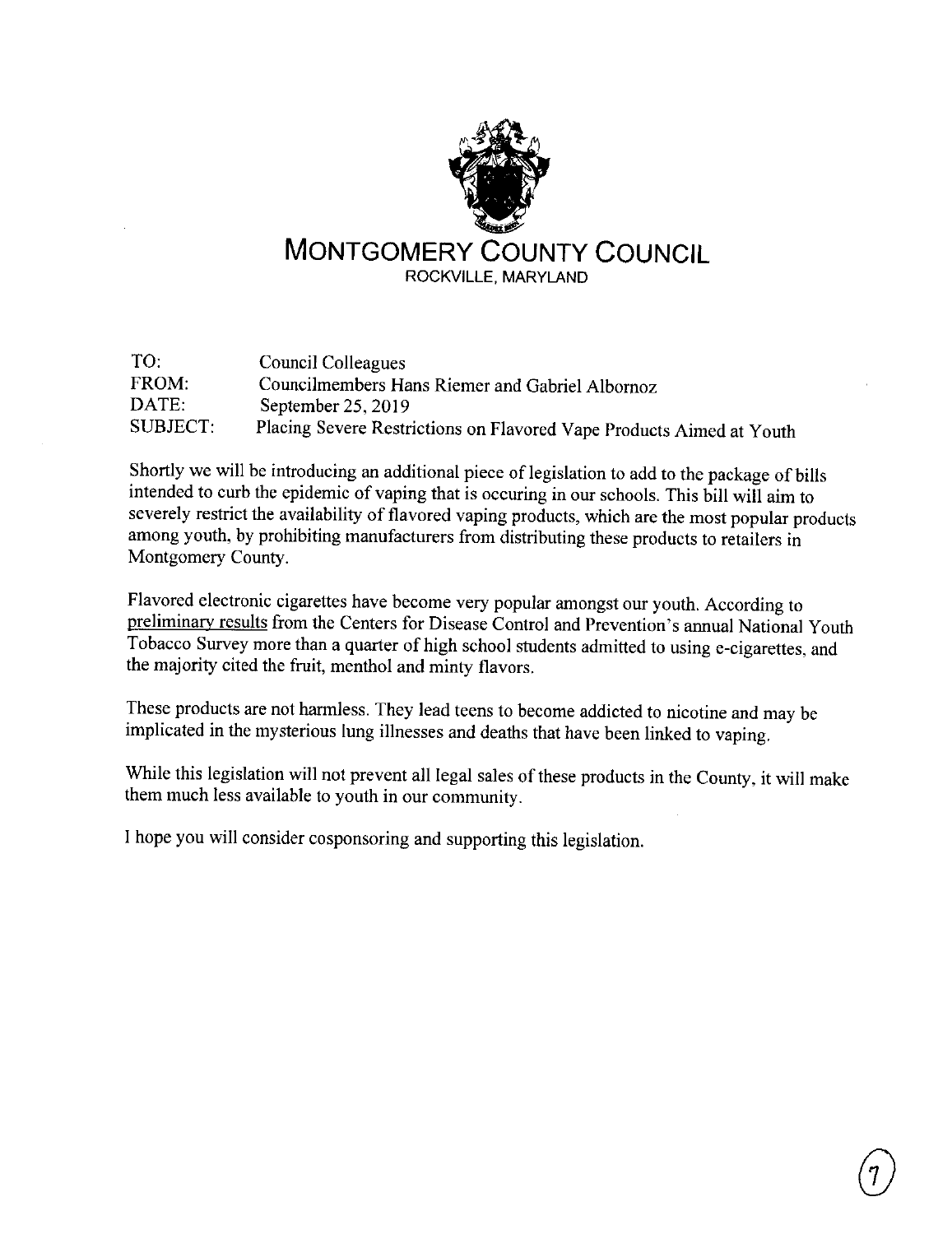

### ROCKVILLE, MARYLAND

## MEMORANDUM

### November I, 2019

TO: Nancy Navarro, President, County Council

- FROM: Richard S. Madaleno, Director, Office of Management and Budget Michael Coveyou, Acting Director, Department of Finance $\partial \mathbf{h} / \mathbf{\mu}$ .
- SUBJECT: FEIS for Bill 32-19, Health and Sanitation-Flavored Electronic Cigarettes-Resolution to adopt Bill 32-19 as a Board of Health Regulation

Please find attached the Fiscal and Economic Impact Statements for the abovereferenced legislation.

#### RSM:cm

cc: Andrew Kleine, Chief Administrative Officer Fariba Kassiri, Deputy Chief Administrative Officer Debbie Spielberg, Special Assistant to the County Executive Dale Tibbitts, Special Assistant to the County Executive Lisa Austin, Office of the County Executive Barry Hudson, Director, Public Information Office David Platt, Department of Finance Dennis Hetman, Department of Finance Raymond Crowe!, Department of Health and Human Services Monika Coble, Office of Management and Budget Estela Gomes, Office of Management and Budget Lindsay Lucas, Office of Management and Budget Chrissy Mireles, Office of Management and Budget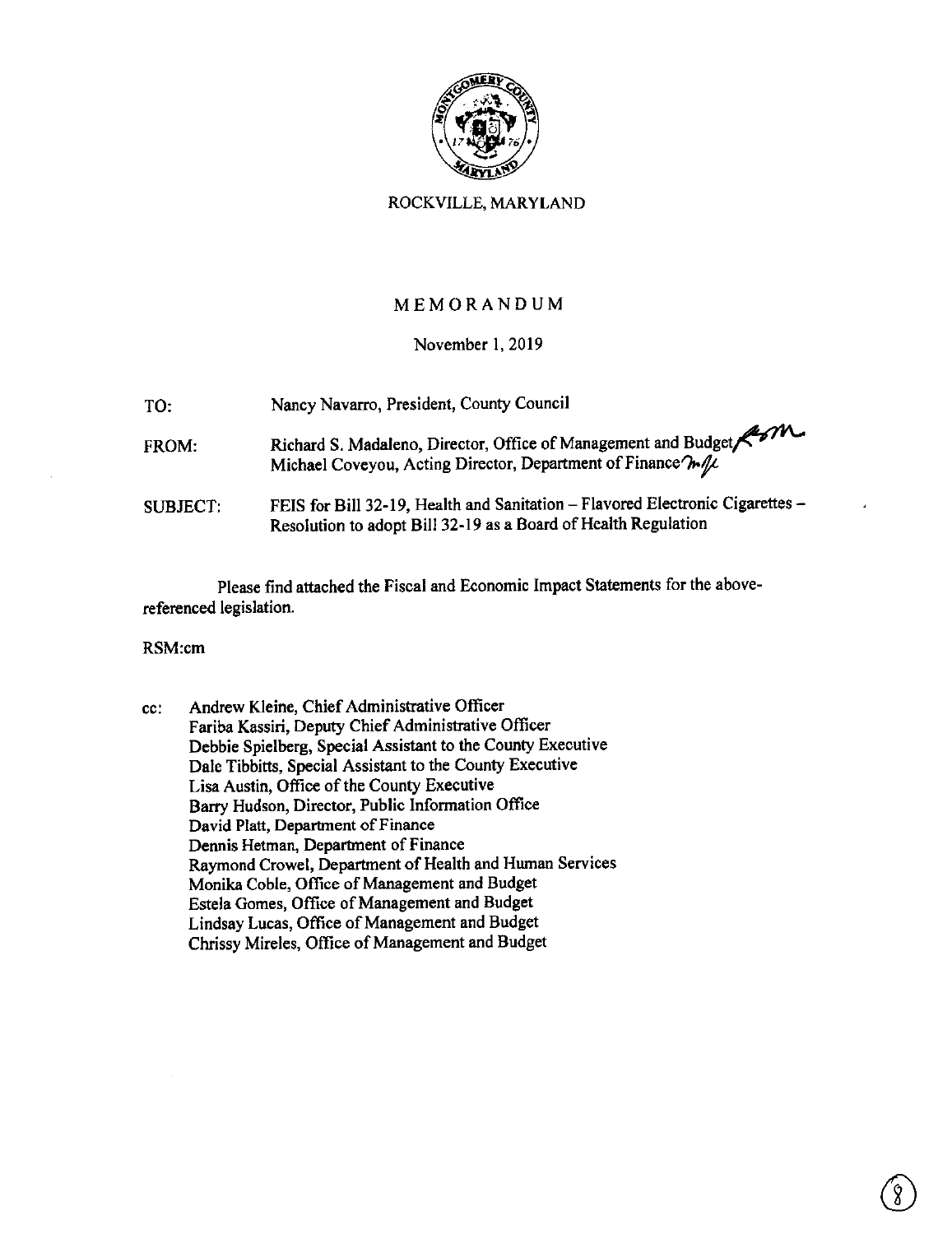### **Fiscal Impact Statement Bill 32-19, Health and Sanitation** - **Flavored Electronic Cigarettes** - **Resolution to adopt Bill 32-19 as a Board of Health Regulation**

### **l. Legislative Summary**

Bill 32-19 would prohibit an electronic smoking devices manufacturer from distributing flavored electronic cigarettes to certain retail stores in the County.

## **2. An estimate of changes** in **County revenues and expenditures regardless of whether the revenues or expenditures are assumed in the recommended or approved budget. Includes source of information, assumptions, and methodologies used.**

Bill 32-19 will not have an impact on County revenues or expenditures. The Department of Health and Human Services, Montgomery County's Department of Police, Alcohol Beverage Services, and the Department of Permitting Services all advise that enforcing the bill's provisions can be handled within existing resources and personnel.

**3. Revenue and expenditure estimates covering at least the next 6 fiscal years.** 

Not applicable.

4. **An actuarial analysis through the entire amortization period for each bill that would affect retiree pension or group insurance costs.** 

Not applicable.

**5. An estimate of expenditures related to County's information technology** (IT) **systems, including Enterprise Resource Planning (ERP) systems.** 

No additional expenditures related to the County's information technology systems are expected.

**6. Later actions that may affect future revenue and expenditures** if **the bill authorizes future spending.** 

Not applicable.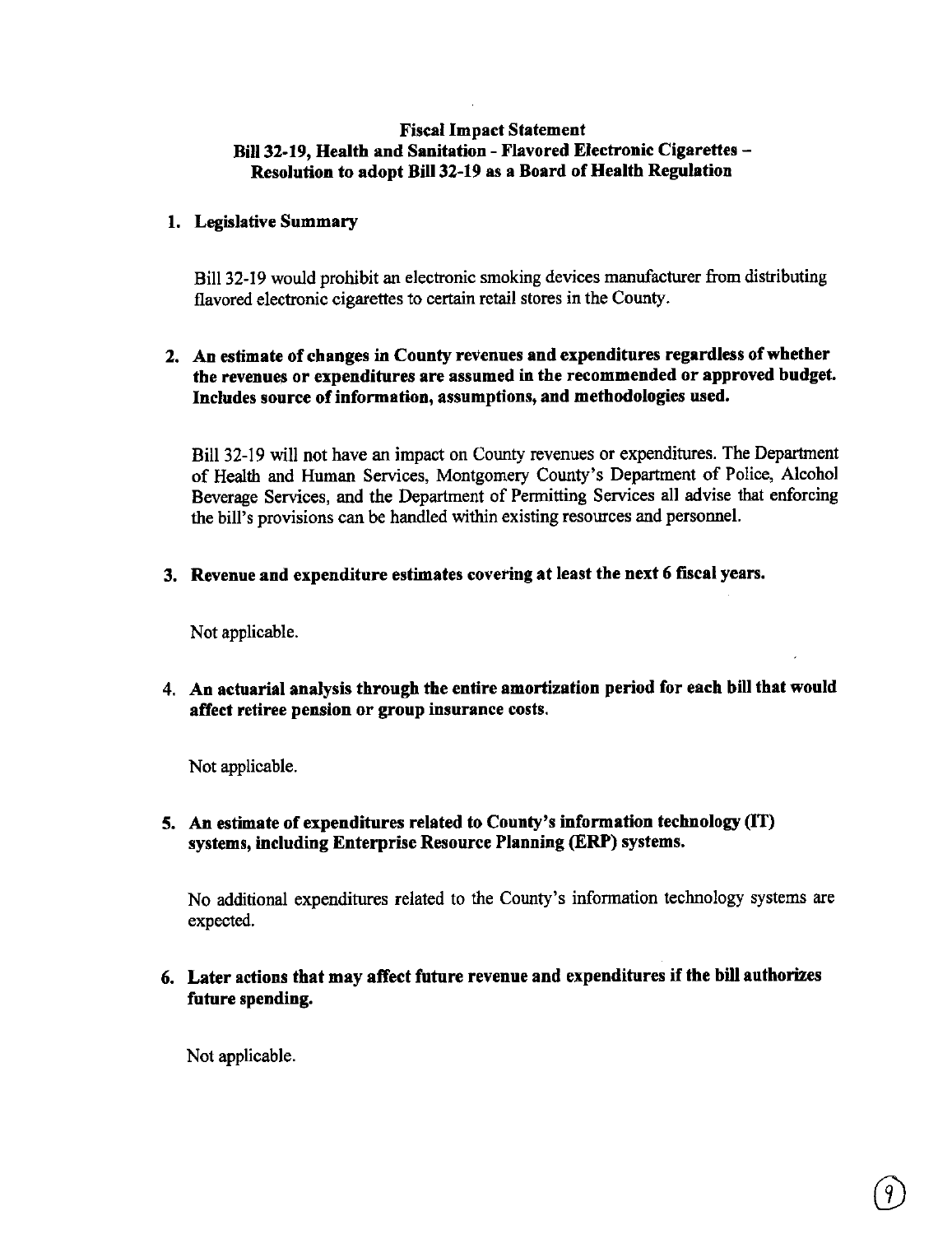# **7. An estimate of the staff time needed to implement the bill.**

No additional staff time is needed to implement the bill's provisions.

**8. An explanation of how the addition of new staff responsibilities would affect other duties.** 

Not applicable.

9. An estimate of costs when an additional appropriation is needed.

Not applicable.

# 10. A description of any variable that could affect revenue and cost estimates.

Not applicable.

# **11. Ranges of revenue or expenditures that are uncertain or difficult to project.**

Not applicable.

# 12. If **a bill** is **likely to have no fiscal impact, why that is the case.**

The Department of Health and Human Services, Montgomery County's Department of Police, Alcohol Beverage Services, and the Department of Permitting Services all advise that enforcing the bill's provisions can be handled within existing resources and personnel.

 $\hat{I}$ 

### **13. Other fiscal impacts or comments.**

Not applicable.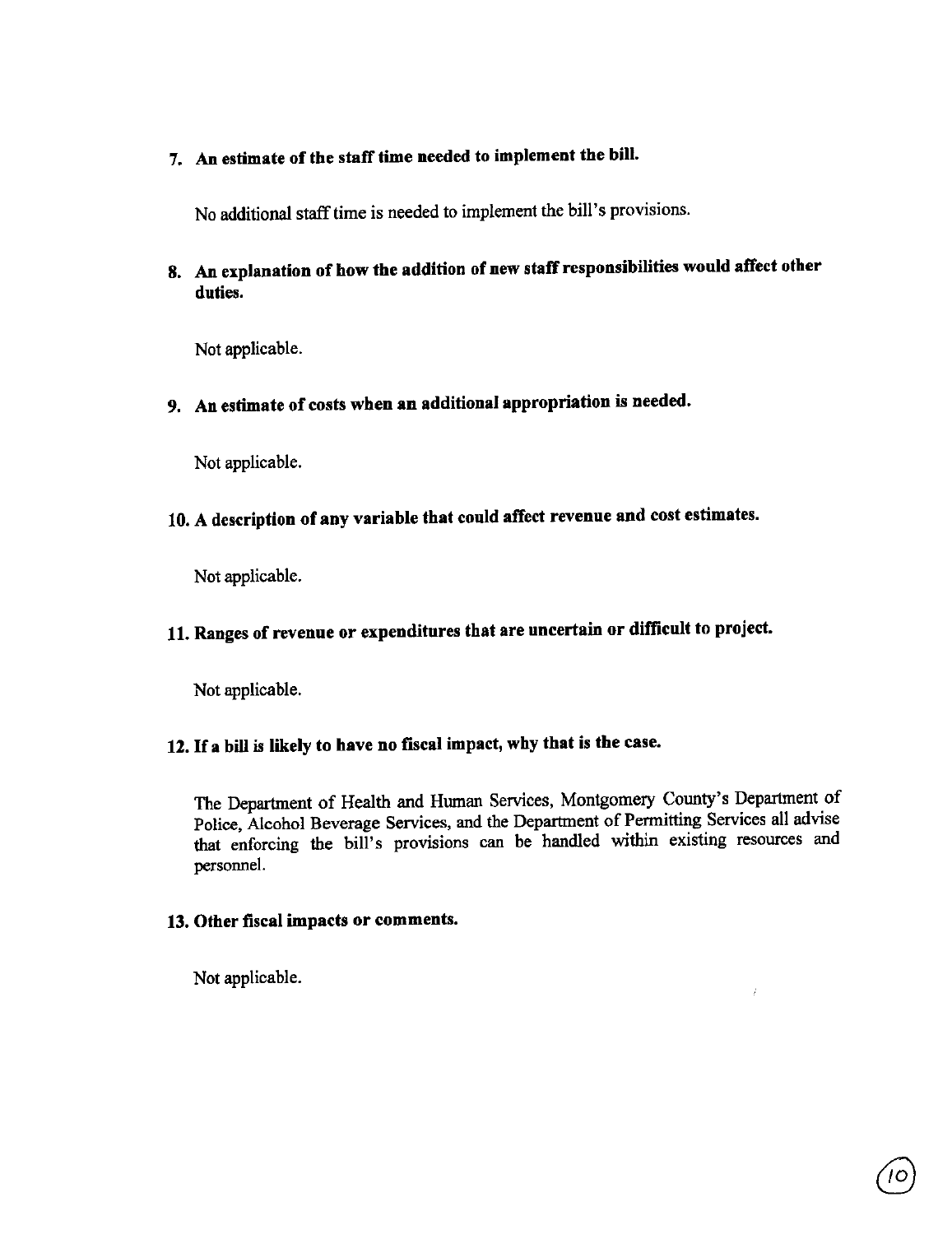# **14. The following contributed to and concurred with this analysis:**

Clark R. Beil, Senior Administrator, Department of Health and Human Services Neil A. Shorb, Director, Montgomery County's Department of Police John Martin Utermohle, Chief of Administrative Services, Alcohol Beverage Services Barbara Suter, Management and Budget Manager, Department of Permitting Services Estela Gomes, Fiscal and Policy Analyst, Office of Management and Budget Lindsay Lucas, Fiscal and Policy Analyst, Office of Management and Budget

and Madulun $\tau$ 

Richard S. Madaleno, Director Office of Management and Budget

*11/,/;7*  ' Date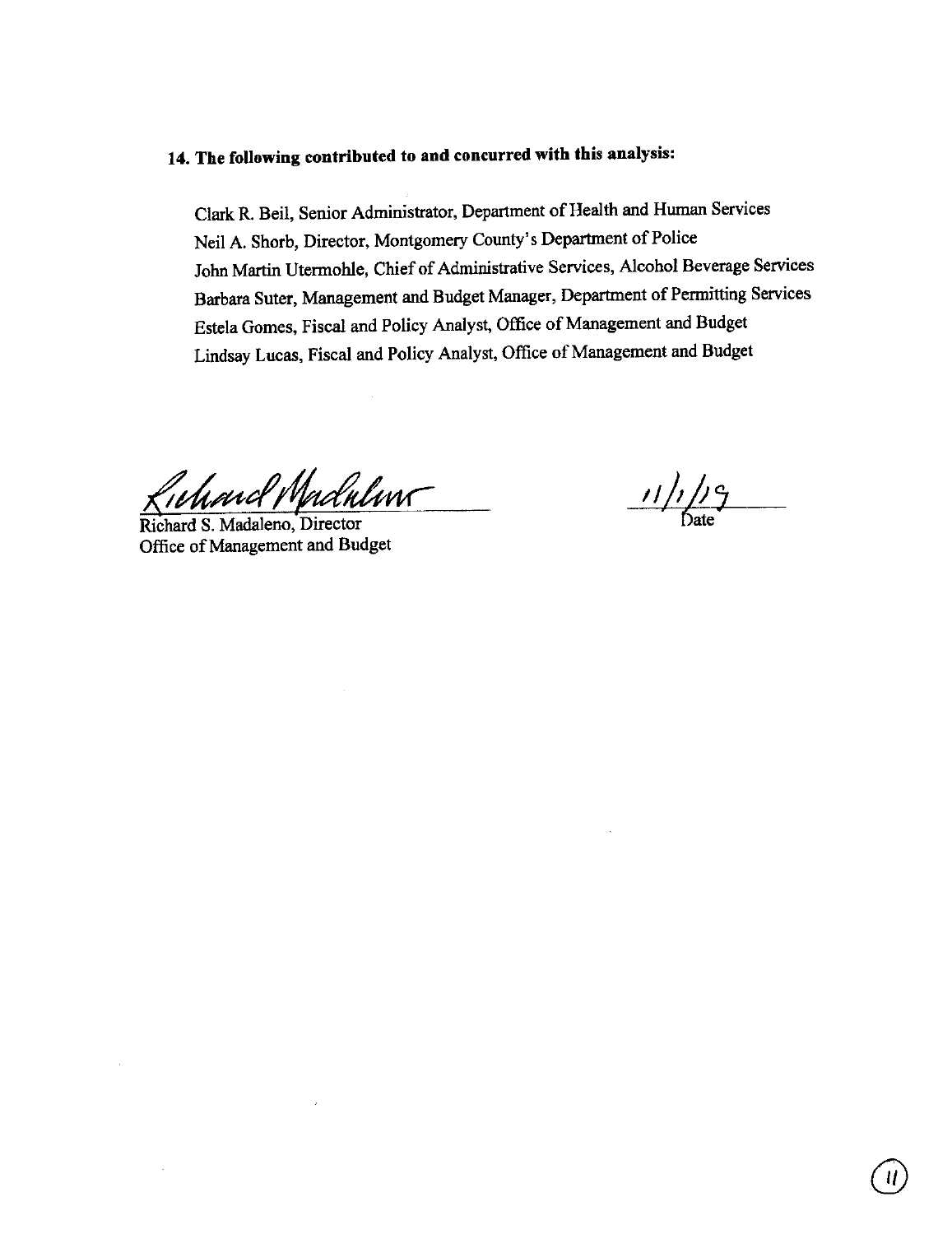### **Economic Impact Statement Bill 32-19, Health and Sanitation - Flavored Electronic Cigarettes**

#### **Background:**

Bill 32-19 would:

- (I) prohibit an electronic smoking devices manufacturer from distributing flavored electronic cigarettes to certain retail stores in the County; and
- (2) generally amend County law regarding smoking, electronic cigarettes, and health and sanitation.

Bill 32-19 would prohibit an electronic smoking devices manufacturer from distributing flavored electronic cigarettes to certain retail stores in the County. The Bill's goal is to address a rapid rise in ecigarette use among youth, the associated health concerns, and to reduce access to e-cigarette products for County youth.

### 1. The sources of information, assumptions, and methodologies used.

- September 2019 (FY20) Selected Operations Summaries, Montgomery County Division of Treasury
- Bloomberg Businessweek, "Juul's Wildly Successful, Very Silicon Valley Business has <sup>a</sup> Serious Bug", Lauren Etter, Ben Elgin, and Ellen Huet; 10/14/2019

According to **a** study published this month in the New England Journal of Medicine, one in nine U.S. high school seniors say they now vape almost daily<sup>1</sup>. The 2018 National Youth Tobacco Survey showed that an estitnated 3.6 million middle and high school students used e-cigarettes, an increase of more than 70% from the previous year. Opposition has recently catalyzed against e-cigarette brands as mysterious killer vapes have heightened anxiety about the unknown long-term health risks associated with vaping particularly among youth.

The most prominent e-cigarette brand is Juul with more than \$1 billion in annual revenue and 70% of the U.S. vape market according to market researcher IRI. Juul currently faces multiple investigations by the U.S. Food and Drug Administration, the Federal Trade Commission, a congressional inquiry, and <sup>a</sup> criminal probe by the Department of Justice. San Francisco recently banned the sale and distribution of ecigarettes and this month Kroger Co. joined Walmart Inc. and other retailers in announcing it would stop selling e-cigarettes. Last week Juul said it was suspending sales of most nicotine pod flavors nationwide. Pending a review by the FDA, fruit and dessert flavors, which the company was selling to people over the age of 21 through its website, are no longer available in the United States. The company will continue to sell mint, menthol and tobacco flavor pods in stores and online for now though Health and Human Services Secretary Alex Azar said last month that the Trump administration intends to ban all flavors of vaping products except tobacco-flavor.

Juul began with a goal to save millions of lives **a** year by he 1ping smokers switch to **a** seemingly healthier alternative. However, through their efforts to perfect the delivery of nicotine, promoted by Instagram marketing, much of the decade's antismoking gains were being undone and vaping became a fact of life for teens. Bloomberg Businessweek in a cover story this month on the company notes "Achieving verb status is a halhnark of next-level success for any Silicon Valley company, and Juul has reached other such milestones as it became the world's third-most-valuable startup, worth \$38 billion after raising \$12.8 billion last December ... but the biggest chunk of the money didn't come from Silicon Valley venture capitalists; it came from Altria Group Inc., the Marlboro maker formerly known as Philip Morris, which

<sup>&</sup>lt;sup>1</sup> Miech, Richard. (2019) "Trends in Adolescent Vaping, 2017-2019" NEJM.org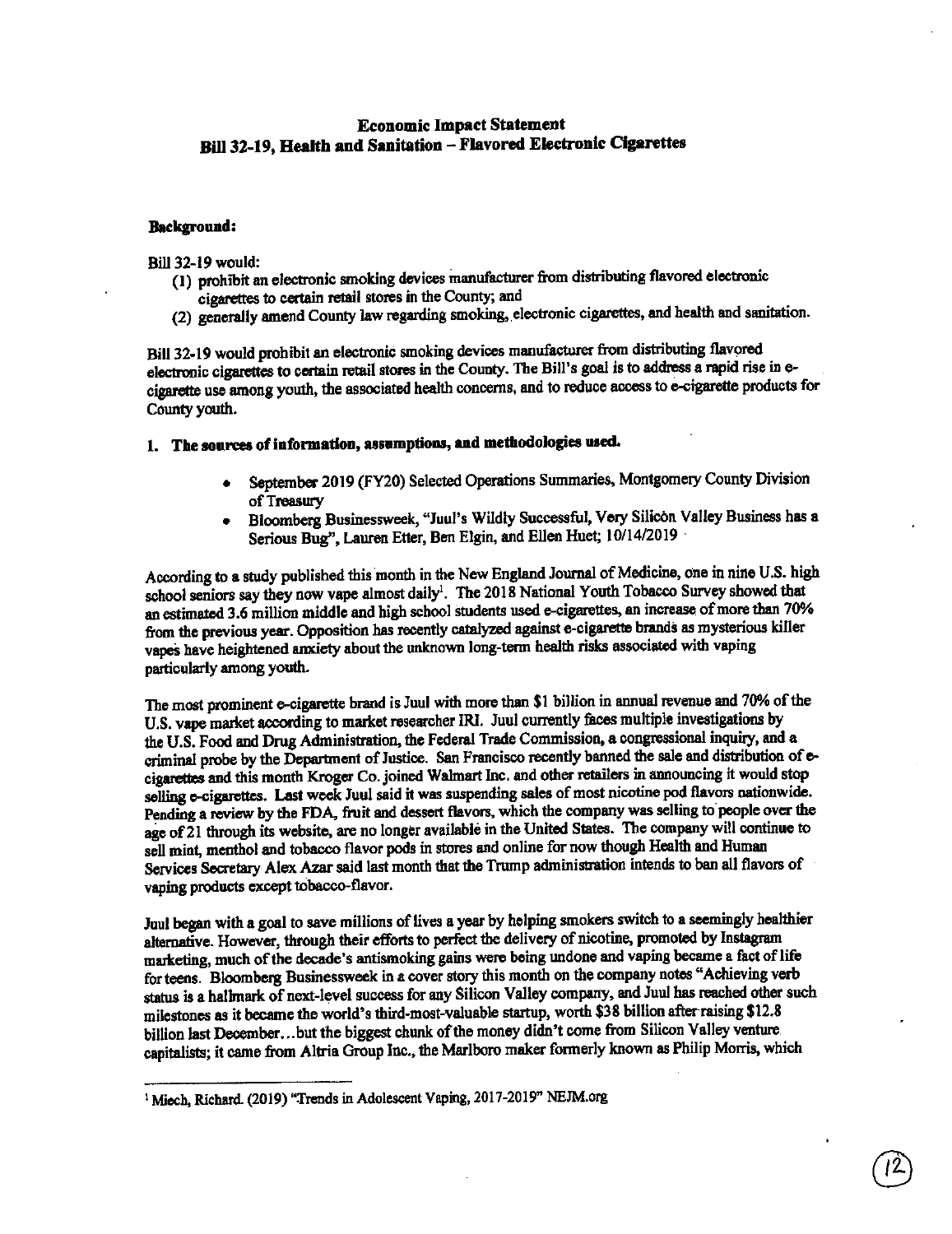### **Economic Impact Statement Bill 32-19, Health and Sanitation** - **Flavored Electronic Cigarettes**

received **a** 35¾ stake ... Big Tobacco's replacement project was beginning to look like a standard tobacco company." Locally, Maryland Comptroller Peter Franchot announced last week the launch of a task force to examine the effects of vaping and e-cigarettes, as more people across the country are becoming affected.

#### 2. **A description** of **any variable that could affect the economic impact estimates.**

The number of retail stores within 1.0 mile of any elementary, middle, or high school, library, puk, playground, or recreational facility in the County distributing flavored electronic cigarettes will affect economic impact estimates. According to the latest Selected Operation Summary from the Department of Finance's Division of Treasury there are currently 37 registered retailers in the County, up 27¾ from 29 inFY19.

### 3. **The Bill's positive** or **negative effect, If any on employment, spending, savings,** lnvestme t, incomes, and property values in the County.

The Bill is not anticipated to have a discernable effect on employment, savings, investment, incomes, and property values in the County but is projected to considerably alter the current trajectory of exponential growth in the e-cigarette tax which is estimated to grow 88% this year over 2018. Total collections in 2019 are estimated to be approximately \$1.3 million or .02% of the County's \$5.8 billion FY20 approved operating budget.

|                     | 2016          | 2017      | 2018      | 2019          |  |
|---------------------|---------------|-----------|-----------|---------------|--|
|                     | <b>Actual</b> | Actual    | Actual    | Prelim, Final |  |
| <b>E-Cigarettes</b> | \$372,931     | \$483,415 | \$698.169 | \$1,317,692   |  |
| annual growth rate: |               | 29.6%     | 44.4%     | 88.7%         |  |
|                     |               |           |           |               |  |

The Council packet notes that while there is a potential health impact from e-cigarettes there is also a lack of data on the potential economic impacts including the effects on income and health care. The largest anticipated economic effect from the legislation will be on the revised revenue and earnings estimates of e-cigarette makers and distributors in the County. Given the multiple national measures to alter access to e-cigamtes, investigations, lawsuits, and concerns regarding the severe unknown associated heahh risks of vaping, the e-cigarette industry is expected to be structurally altered over the coming years to barely resemble the distribution networks and growth rates that it knew as recently as last year. The economic impact of this shift to the County is expected to be minimal with declines expected in the e-cigarette tax that currently comprise .02% of the FY20 operating budget.

### **4.** If **a Bill** is **likely to have no economic impact, why** is **that the case?**

Sec number 2.

#### **5, The following contributed to or concurred with this analysis:**

David Platt, Demnis Hetman, and Robert Hagedoorn, Finance.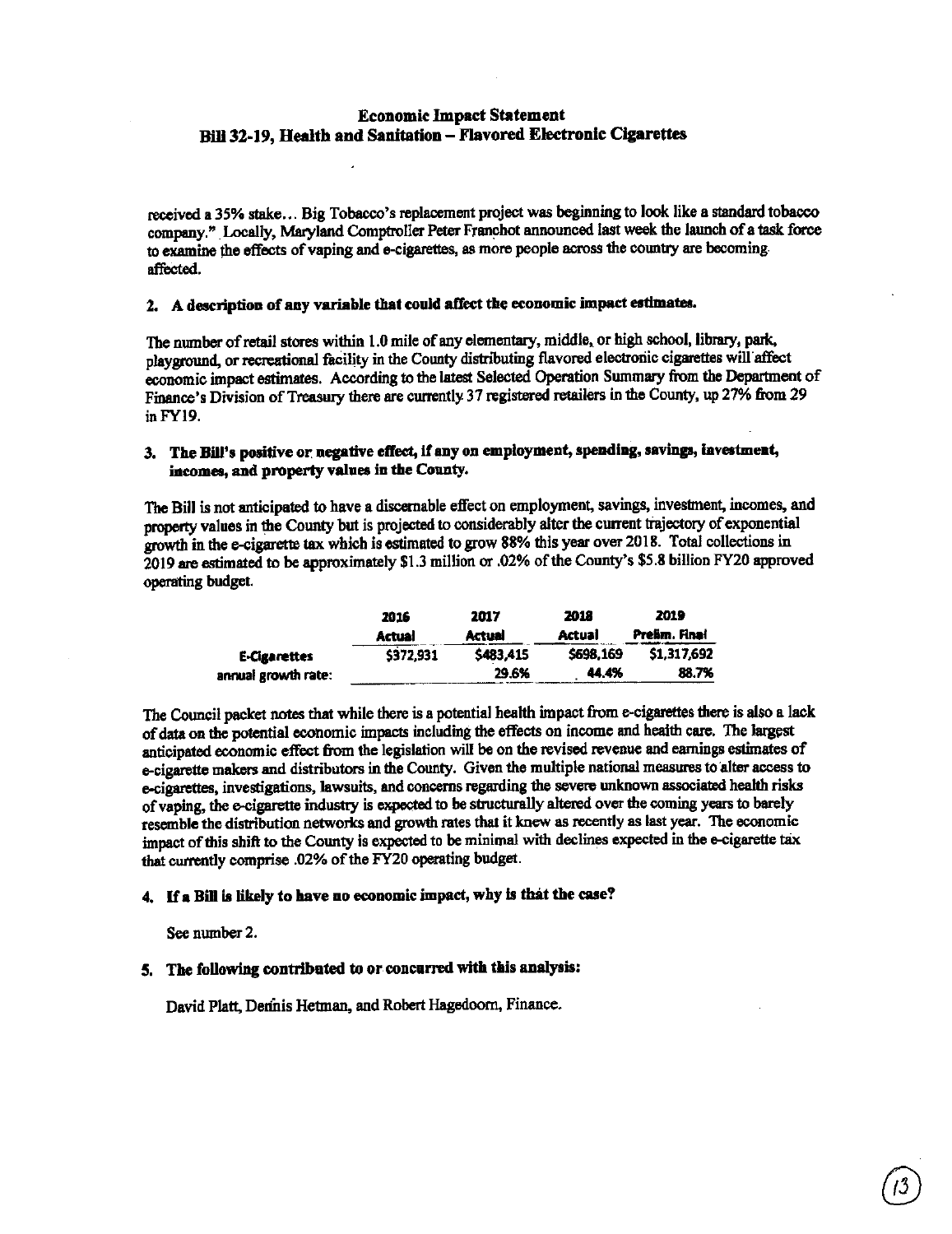Economic **Impact** Statement **Bill** 32-19, Health and Sanitation - Flavored Electronic Cigarettes

min/ loven

 $\downarrow$ 

 $\frac{M_1}{M_2}$  Date Director Date Director Date Department of Finance

l,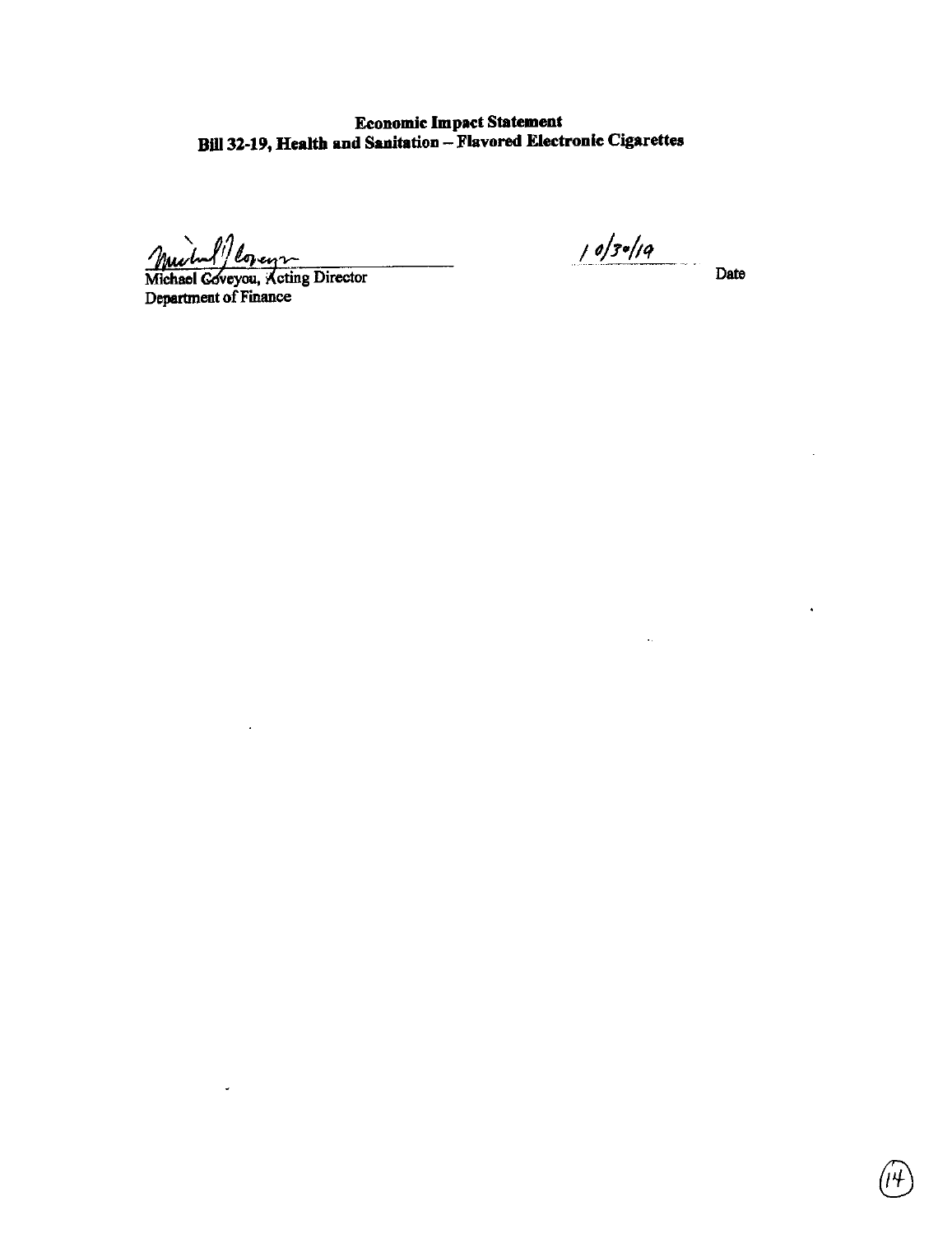### **Testimony of Adam Zimmerman**  Montgomery County Council November 5, 2019

Good evening.

My name is Adam Zimmerman. I am a ten-year Rockville resident. Thank you for the opportunity to testify.

Since August 2016, it has been illegal in the United States to sell e-cigarettes to anybody under age 18, and retailers have been required to verify the age of anyone under 27 purchasing a tobacco product.

Nevertheless, over the past few years, youth e-cigarette use in the United States has exploded.

- High school students: 12 percent in 2017; 21 percent in 2018; 28 percent in 2019.
- Middle school students: 0.6 percent in 2017; 5 percent in 2018; 9 percent in 2019.
- Overall, 5 million middle and high school students use e-cigarettes today.

Here in Montgomery County, this Council has taken strong action in recent years, from raising taxes on e-cigarettes; to ensuring e-cigarettes are included in smoke-free laws; to suing Juul for relentlessly and insidiously marketing to children.

But we must do more. Vaping rates locally mirror national averages. MCPS students have been hospitalized after vaping in schools. Both the county and state have been affected by the severe vapingassociated lung illnesses sweeping the country-nearly 2,000 cases to date nationwide, hundreds of which are kids under age 18.

I applaud each member of the Council for supporting the legislative package before us tonight, but I particularly want to commend Councilmember Albornoz for his outstanding leadership protecting kids from e-cigarettes. As we write in our co-authored Washington Post op-ed:

"We must act swiftly and decisively in response to these alarming numbers. It took decades before we realized the full harm associated with kids using cigarettes. With respect toecigarettes, we cannot afford a 'wait and see' approach-we know enough about the dangers to act now. We strongly support this package-not just as an elected official and a smoke-free advocate, but as proud Montgomery County residents and parents of young children."

Under the package being considered tonight:

- Vape shops would no longer be located, and e-cigarettes no longer sold at any retailer, near our schools.
- E-cigarettes would no longer be distributed to individuals under age 21.
- And flavored e-cigarettes-which are driving the epidemic; 97 percent of kids who use ecigarettes use flavors-would no longer sold near schools, libraries, parks, playgrounds, or recreational facilities. This includes mint and menthol, the two flavors used by nearly two-thirds of high school students who use e-cigarettes and-not coincidentally-the two flavors which Juul has refused to stop selling.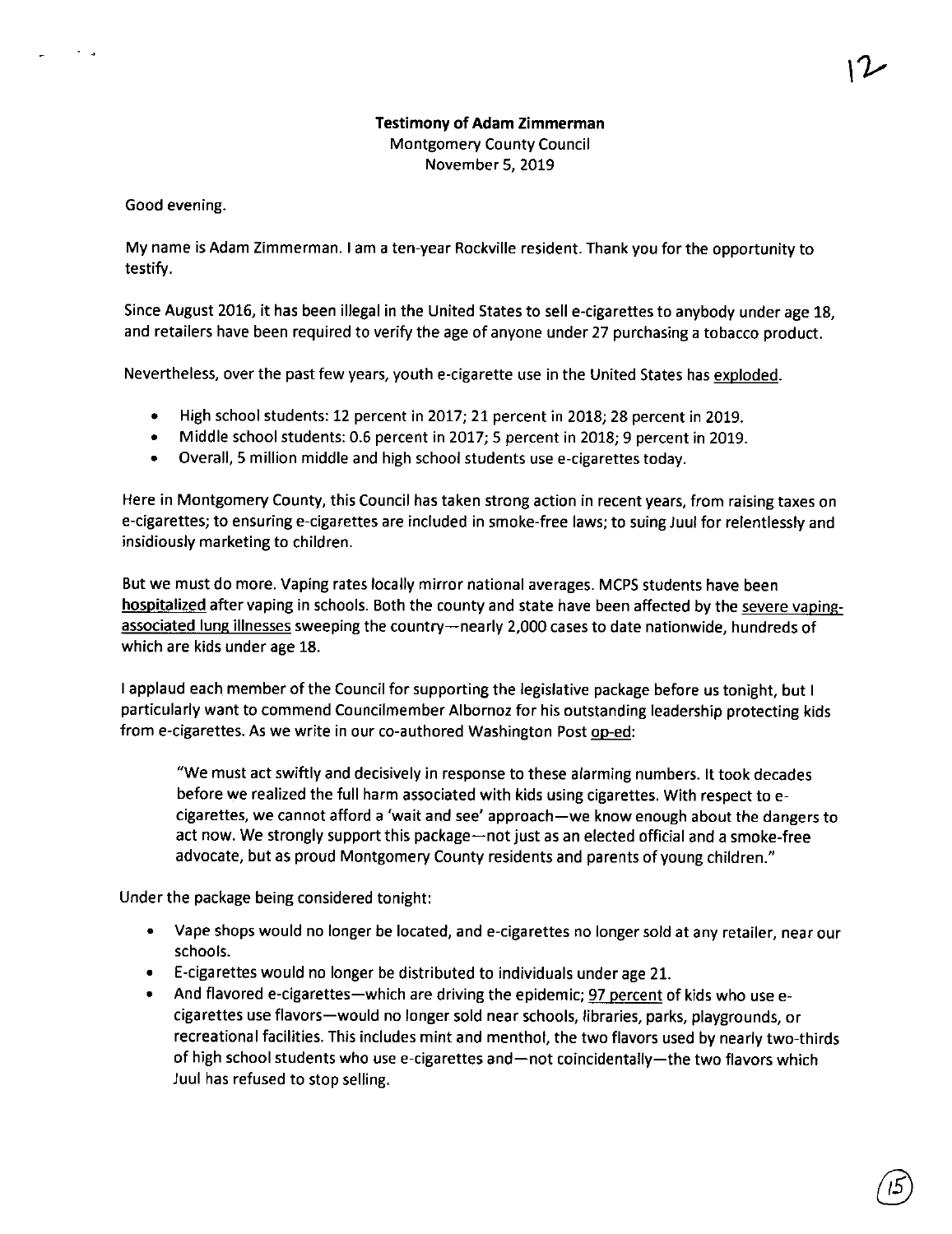This legislation utilizes the full range of the County's authority to regulate where and by whom ecigarettes are sold.

The health and human services committee should strengthen it further-for example, by extending the ban on manufacturers distributing both flavored and non-flavored e-cigarettes to retailers to a full mile from any elementary, middle or higher school; and shortening the timeframe under which vape shops can no longer operate near any school from 24 months to 18 months, if not less.

The Council should pass unanimously, and the county executive should sign immediately, the full package before the end of the year.

E-cigarettes are not healthy-not a single e-cigarette product or brand has been certified by the FDA as healthier than regular cigarettes.

E-cigarettes are not safe- one Juul pod contains as much nicotine as 20 cigarettes, which can harm kids' brain development.

E-cigarettes are not harmless-kids who use e-cigarettes are more likely to use regular tobacco products as well.

To avoid losing a new generation of kids to nicotine addiction, Montgomery County must once again assert its national leadership. Passing this package would do exactly that.

Thank you.

 $\sim 10^{-11}$  $\ddot{\phantom{a}}$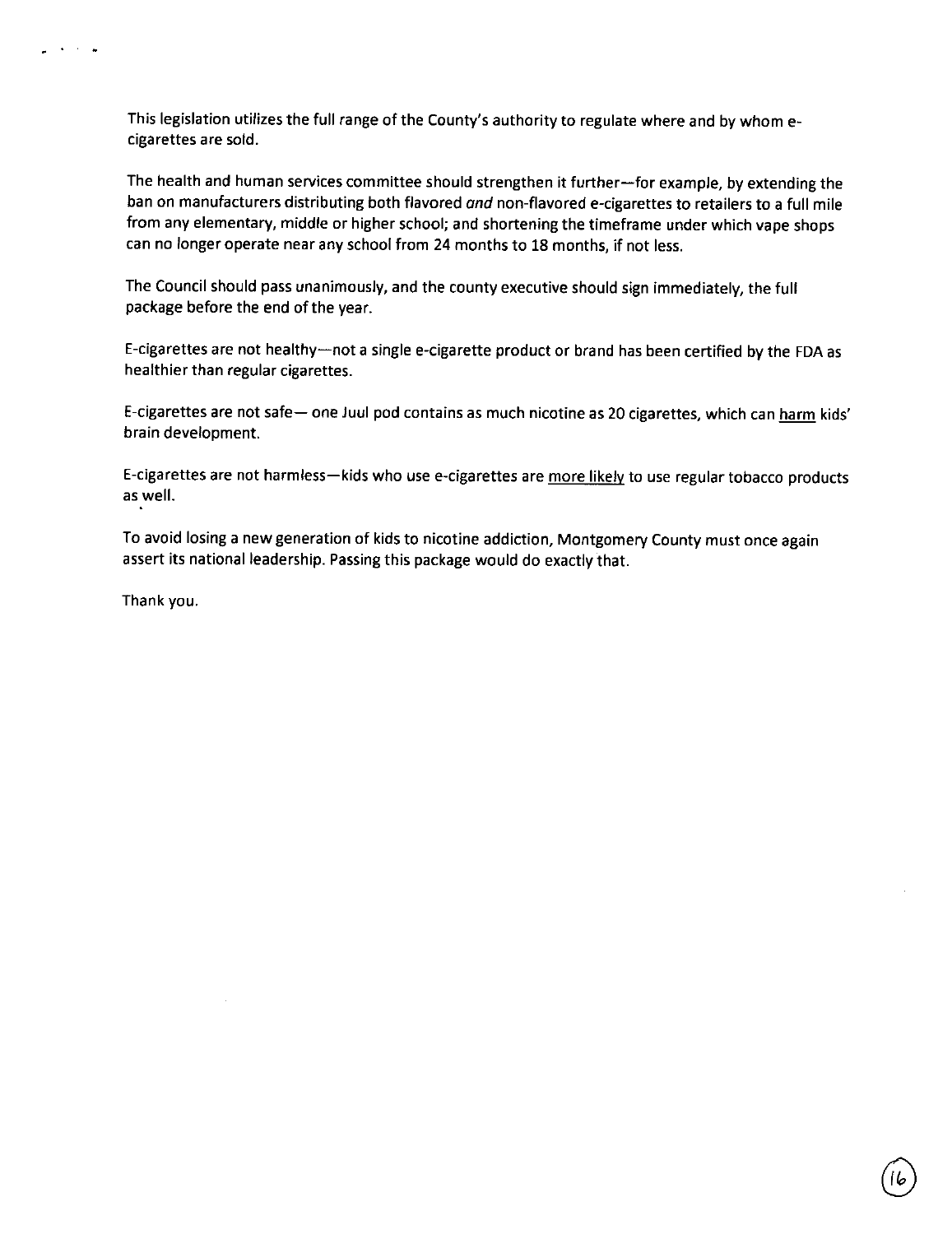# **Email Viewer**

| Message       | <b>Details</b> | <b>Attachments</b> | <b>Headers</b> |
|---------------|----------------|--------------------|----------------|
| <b>Source</b> |                |                    |                |

**HTML** 

From: "Hank Prensky" <hprensky@rcn.com> Date: 11/7/2019 12:33:43 **AM**  To: "County.Council@montgomerycountymd.gov" <County.Council@MontgomeryCountyMD.gov> Cc: "mdgasp@aol.com" <mdgasp@aol.com> Subject: 32-19

Please pass Bill 32-19 to BEGIN controlling the insanity of "vaping" ( or, more properly, a very efficient drug-delivery system for nicotine, which may have limited use for adults actively involved in seeking to end their addiction to cigarettes as a delivery system for nicotine).

Cheers,

Hank

Hank Prensky 7921 Sligo Creek Pkwy Takoma Park MD 20912 301-455-4427 Hank@TakomaHomes.com

**Close**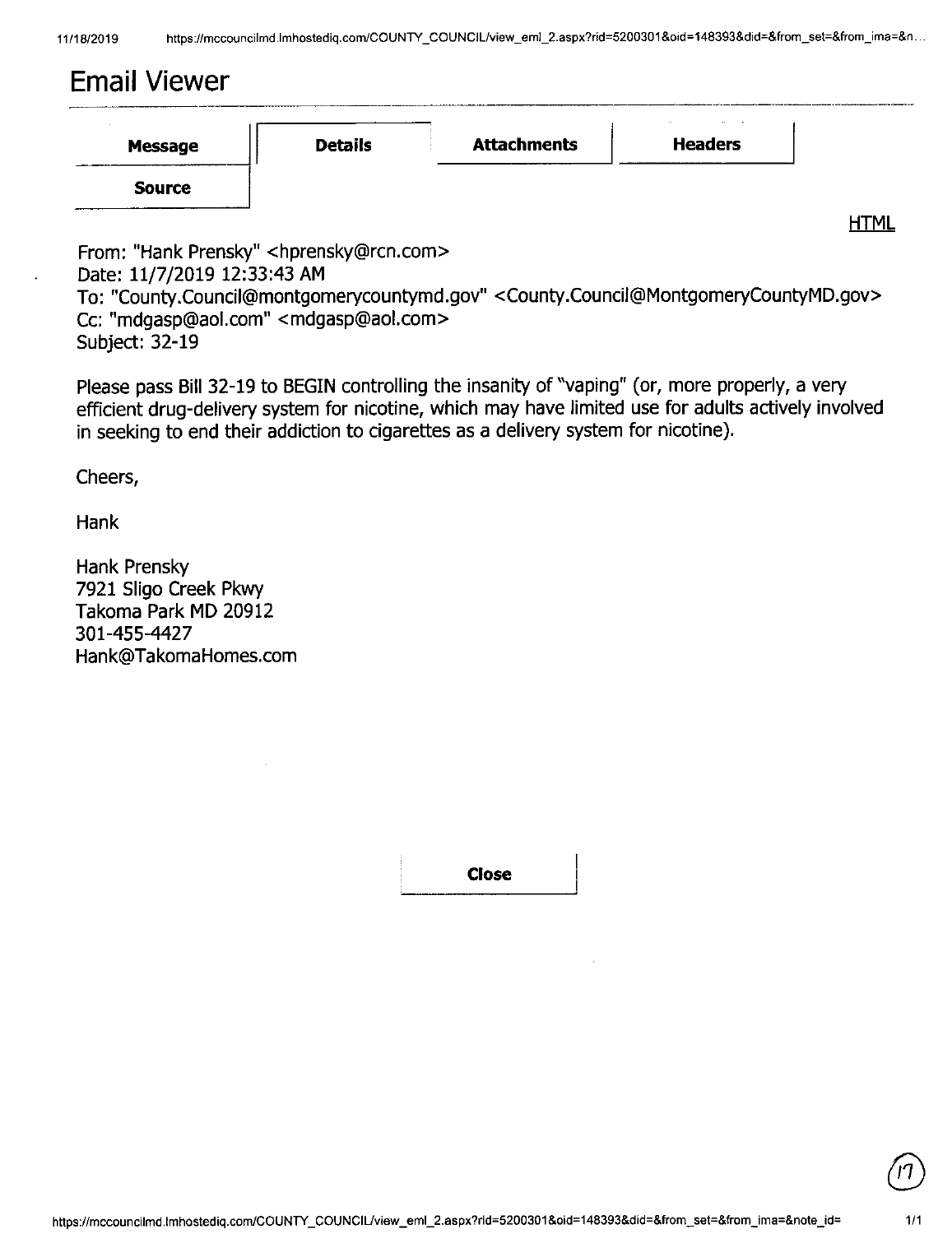# Email Viewer

From: "HARVEY EISEN" <heisen9929@aol.com> Date: 11/7/2019 9:16:41 AM

To: "county.council@montgomerycountymd.gov" <County.Council@MontgomeryCountyMD.gov> Cc:

Subject: Bill 32-19

I strongly support this bill. Vaping is dangerous, addictive, attractive to young people, and businesses that sell it should not be anywhere near our schools.

Harvey Eisen 5225 Pocks Hill Road Bethesda MD 20814

**Close** 



**HTML**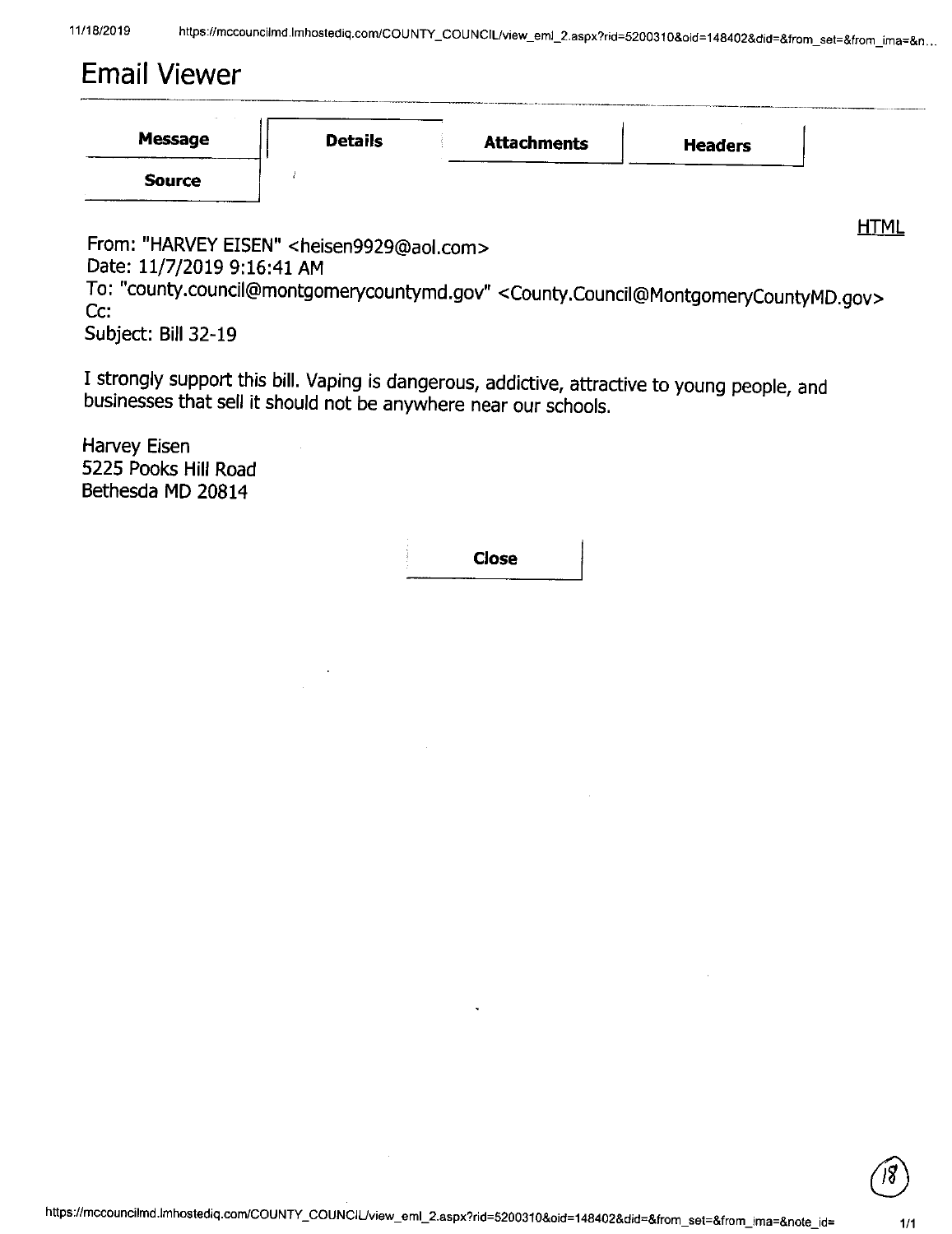11/18/2019 **https://mccouncilmd.lmhostediq.com/COUNTY \_ COUNCIUStreamDownloader.aspx?path=&filename::: 11182019 \_ 13644PM\_ E-Mail Mess .. \_** 

From: Navarro's Office, Councilmember [Councilmember.Navarro@montgomerycountymd.gov] **Sent:** Thursday, November 07, 2019 9:20:24 AM **To:** Council President **Subject:** FW: Bill 32-19

From: Heather Tawney <twinkle417@yahoo.com> **Sent:** Thursday, November 07, 2019 9:18 AM **To:** Glass's Office, Council member <Councilmember.Glass@montgomerycountymd.gov>; Albornoz's Office, Councilmember <Councilmember.Albornoz@montgomerycountymd.gov>; Friedson's Office, Councilmember <Councilmember.Friedson@montgomerycountymd.gov>; Hucker's Office, Councilmember <Councilmember.Hucker@montgomerycountymd.gov>; Jawando's Office, Council member <Councilmember.Jawando@montgomerycountymd.gov>; Katz's Office, Councilmember <Councilmember.Katz@montgomerycountymd.gov>; Navarro's Office, Councilmember <Councilmember.Navarro@montgomerycountymd.gov>; Rice's Office, Councilmember <Councilmember.Rice@montgomerycountymd.gov>; Riemer's Office, Councilmember <Councilmember.Riemer@montgomerycountymd.gov> **Subject:** Bill 32-19

## **[EXTERNAL EMAIL]**

Dear Council Members,

<sup>I</sup>am writing today to request that you vote in favor of Bill 32-19 to help protect the children of Montgomery County from becoming addicted to vaping products. These are the new version of tobacco products that have kept millions addicted and ruined the health of so many communities for years. The Vape sellers are saying that they are saving lives by helping people get off tobacco. However, they're just trading one addiction for another. Back when cigarettes came out.. .. they claimed they were healthy too. We all know how that went. Isn't it better to be on the side of caution when it comes to children and the areas they pass through in the county?

Vape shop owners are small business owners and entrepreneurs and yes it is important to consider them. However, not at the expense of the children and adults of the county. These business owners will have the opportunity to start a new business that doesn't compromise the health of the community peddling highly addictive substances.

In conclusion, please Vote in favor of Bill 32-19.

Enjoy your day! Heather Tawney

"Sometimes your joy is the source of your smile, but sometimes your smile can be the source of your joy." -Thich Nhat Hahn

 $\sqrt{19}$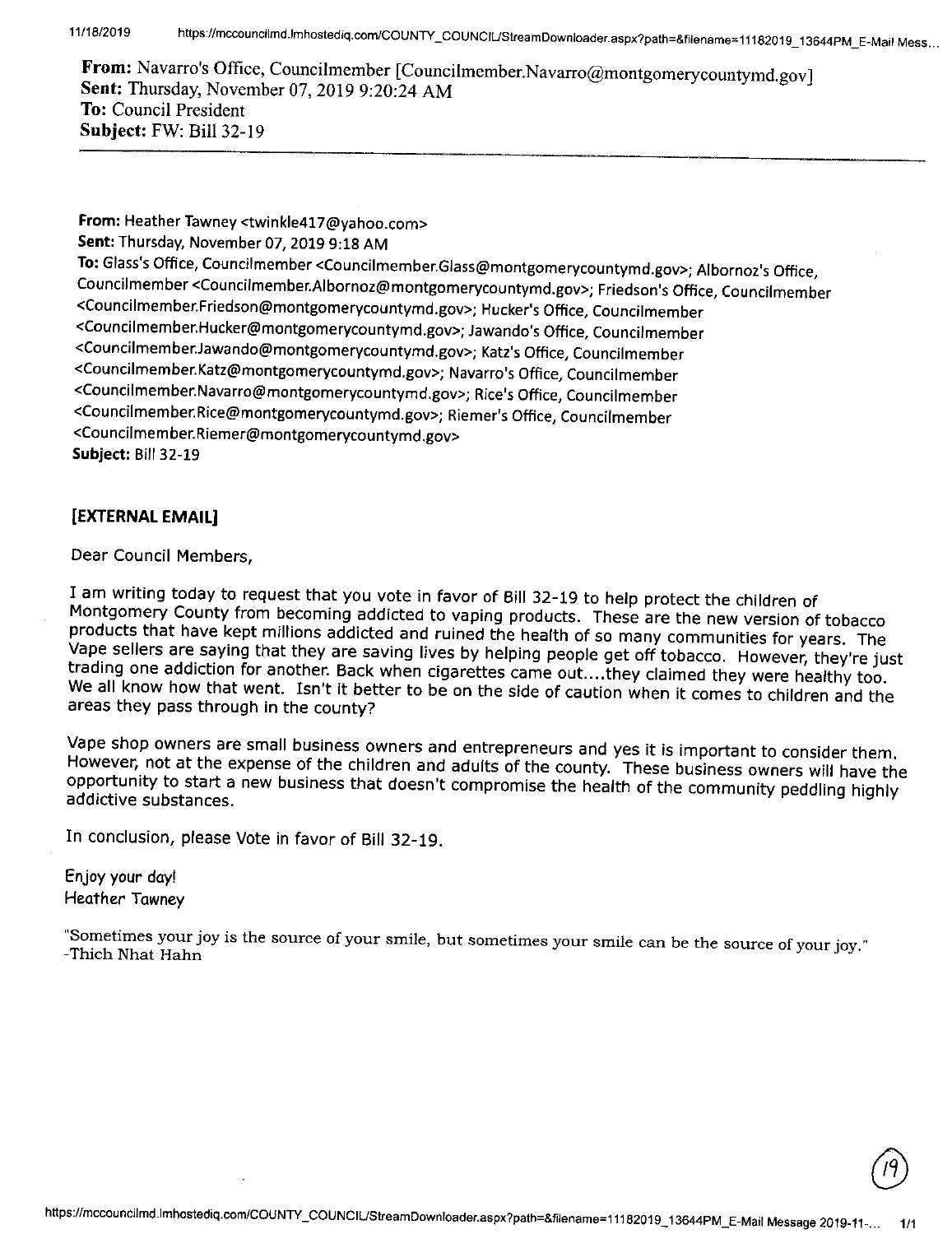# **Email Viewer**

|                |                |                    | continuous and the company's a determinant property and continuous |  |
|----------------|----------------|--------------------|--------------------------------------------------------------------|--|
| <b>Message</b> | <b>Details</b> | <b>Attachments</b> | <b>Headers</b>                                                     |  |
| <b>Source</b>  |                |                    |                                                                    |  |
|                |                |                    |                                                                    |  |

From: "LaTanya Lowe" <shavon20901@yahoo.com> Date: 11/7/2019 9:40:24 AM To: "County.Council@MontgomeryCountyMD.gov" <County.Council@MontgomeryCountyMD.gov> Cc: "LaTanya Lowe" <shavon20901@yahoo.com> Subject: Please Support Bill 32-19

Good Morning!

As a proudMontgomery County home owner and parent of elementary and middle school aged children,! implore you to support Bill 32-19, that prohibitsmanufacturers from distributing flavored e-cigarettes to any retail storeslocated within one mile of an elementary school, middle school, high school,park, playground, or recreation facility in the county.

In this day andage, we must attentively protect the safety and innocence of our children fromas many detrimental drawbacks and hurts of society that we can. I have seen and read that vaping harms peopleand targets our youth. I don't knowabout you, but I certainly cannot and will not live without my children, nor doI want any of my children's health to be impacted, due to this new fad of "vaping",which clearly promotes addiction and could potentially lead to other . recreationaldrug usage as well as death.

Below, please see apassage from an article entitled: 5 Vaping Facts You Need to Knowfrom the John Hopkins Medicine website:

"Among youth, e-cigarettesare more popular than any traditional tobacco product. In 2015, the U.S.surgeon general reported that e-cigarette use among high school students hadincreased by 900 percent, and 40 percent of young e-cigarette users had neversmoked regular tobacco.

According to Blaha, there are three reasons e-cigarettes maybe particularly enticing to young people. First, many teens believe that vapingis less harmful than smoking. Second, e-cigarettes have a lower per-use costthan traditional cigarettes. Finally, vape cartridges are often formulated withflavorings such as apple pie and watermelon that appeal to younger users.

Both youths and adults find the lack of smoke appealing. With no smell, e-cigarettes reduce the stigma of smoking.

"What I find most concerning about the rise of vaping isthat people who would've never smoked otherwise, especially youth, are takingup the habit," says Blaha. "It's one thing if you convert from cigarettesmoking to vaping. It's quite another thing to start up nicotine use withvaping. And, it often leads to using traditional tobacco products down theroad." -

https://www.hopkinsmedicine.org/health/wellness-and-prevention/5-truths-you-need-to-knowabout-vaping/Michael Joseph Blaha, M.D., M.P.H.

**HTML**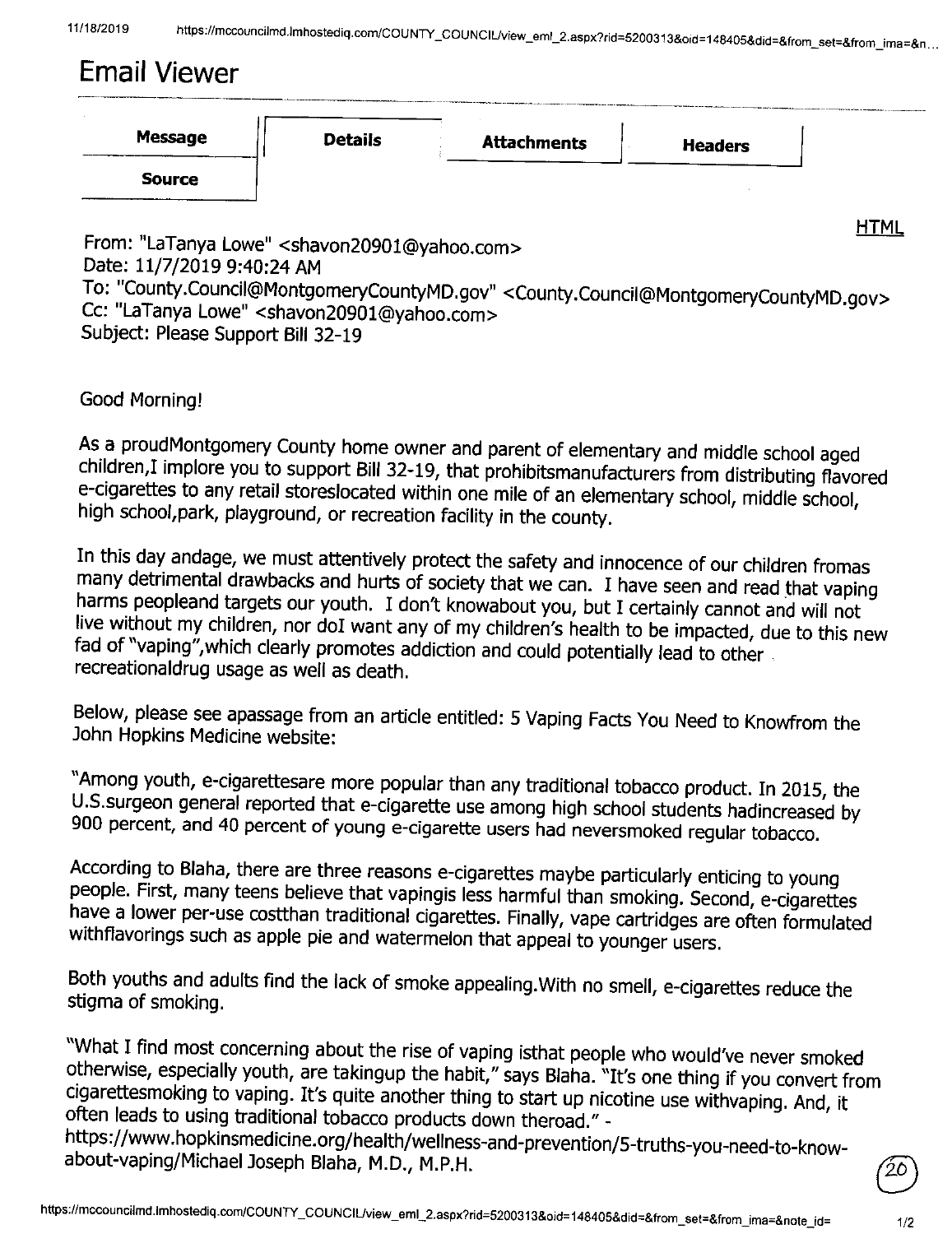```
I 
 I 
 I 
 II I 
 I 
 \mathsf{I}I 
II 
Michael Joseph Blaha, M.D., M.P.H., Professor of Medicine | Johns Hopkin...
```
Dr. Michael J. Blaha MD MPH is Associate Professor of Cardiology and Epidemiology and presently serves as the Di... I

Again, for the sake of ourchildren, please support Bill 32-19, so that there is less of a threat ofchildren being addicted to "vaping" and nicotine, which perpetuates long termillness, pulls on our community, and even accelerates death. Our children don'tdeserve to be enticed with "flavored health issues" and "scentless addiction" whichleads to an early grave, so very close to the very establishments meant toeducate and protect our invaluable children and their futures.

Thank you for your time, concern,and understanding.

Most Kind Regards, LaTanya Lowe

Gaithersburg, MD

L. Shavon Lowe

**Close**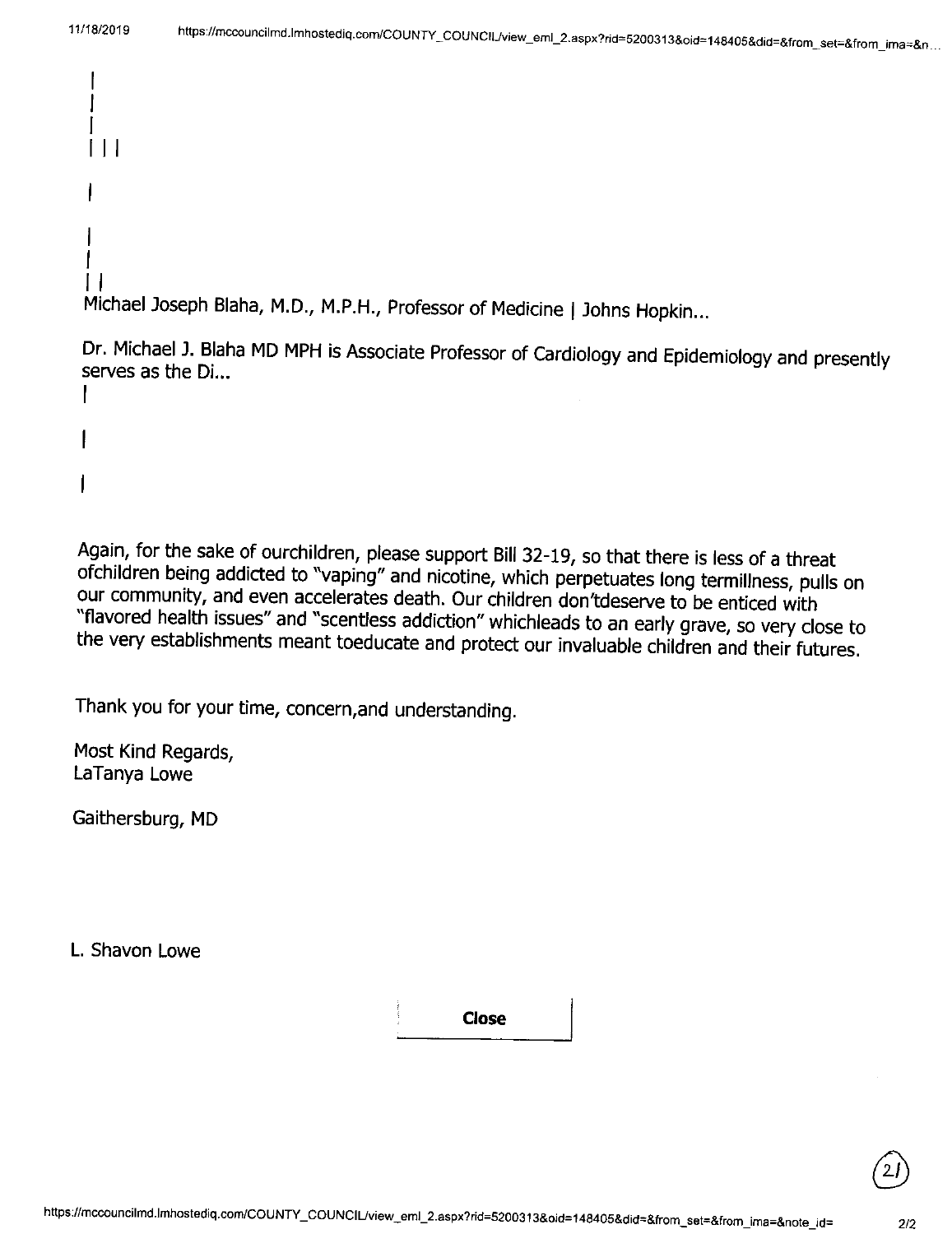

October 11, 2019

The Honorable Gabe Albornoz, Chairman and Members of the Health and Human Services Committee (HHS) Montgomery County Council Council Office Building 100 Maryland Ave, 6<sup>th</sup> Floor Rockville, MD 20850

Dear Chairman Albornoz and Members of the Health and Human Services Committee (HHS),

We, the below signed organizations, deeply appreciate your commitment to the county's health and your resolve to address the growing epidemic of e-cigarette use among our youth. We agree that this epidemic demands strong and immediate action, which the Council has already taken.

We do, however, have some concerns regarding the proposed e-cigarette legislative package. Some legislation we would support with amendments. Because the county is preempted from taking the strongest possible action, and because proposed statewide legislation would accomplish the same goals and has a good chance of passage in 2020, we would recommend holding off on some of the legislation in the package.

Of the bills proposed, we can support **Bill No. 29-19 Health and Sanitation-Electronic Cigarettes-Distribution** if amended to include all tobacco. retailers, not just e-cigarette retailers. All forms of tobacco are dangerous and protect kids from this addiction in all its forms is essential. All tobacco products and all tobacco retailers should be regulated in the same strict manner.

Since the Council intends to limit e-cigarette distribution near schools, the best practice would be to limit the total number of tobacco retailers and where those tobacco retailers can be located.

We also support **Bill No. 31-19 Health and Sanitation-Electronic Cigarettes-Distributions, Use, and Possession,** with amendments. The legislation does not currently mirror the State provisions that went into effect on October  $1<sup>st</sup>$ , 2019. Specifically, the tobacco product definition should be updated, **impose fines on the retailer not the clerk,** and remove the purchase, use, and possession provisions on youth.

Compliance with the law should be the responsibility of the retailer, and penalties for violations should not fall on the youth attempting to purchase tobacco.

The evidence shows penalizing youth for the purchase, use, and possession of tobacco products is not effective at reducing tobacco use. Penalties for youth for purchase, use, and possession

1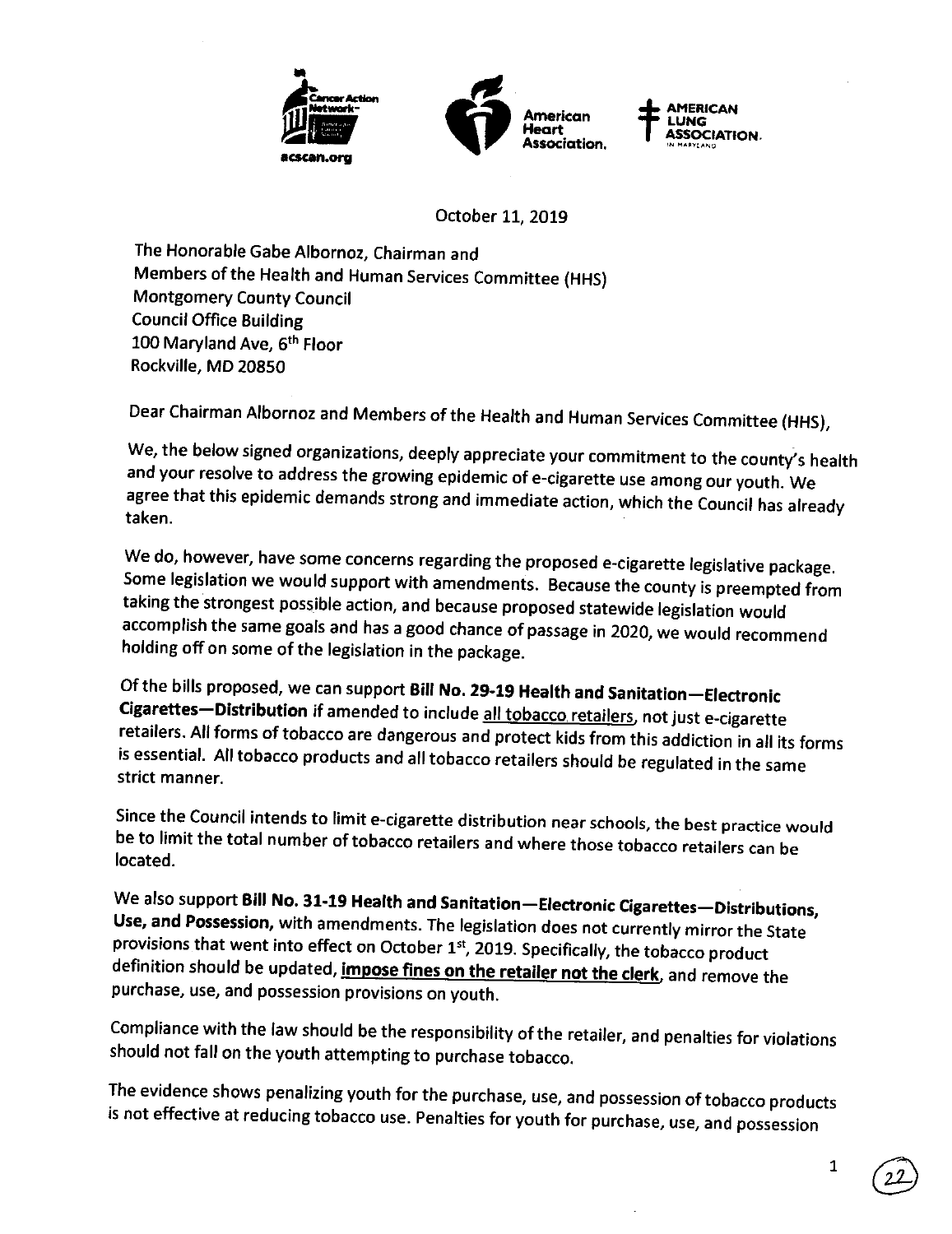

may divert attention from more effective tobacco control strategies and relieve the tobacco industry of responsibility for its marketing practices and retailer's irresponsible sale to underage persons. For those adolescents who do smoke, what they need most is access to evidencebased cessation resources, not fines. What has been proven effective is a dedicated enforcement entity conducting active enforcement, including graduated fines for retailers when in violation with potential for license suspension and revocation, licensing of all retailers, unannounced compliance checks on retailers, and signage.

We recommend you hold off on moving forward with **Bill No. 32-19 Health and Sanitation-Flavored Electronic Cigarettes,** as the county is not able expand the proposal to restrict the sale of **all flavored tobacco products. including but not limited to menthol cigarettes and flavored cigars due to preemption.** Without a comprehensive prohibition, we do not believe this legislation will be as effective as intended and will not end the epidemic.

95% of smokers begin before the age of 21. Right here in Maryland, while 14.4% of adults across the city still smoke, 13.9% of MD high school students use e-cigarettes. We know that most current smokers were enticed to begin this deadly addiction as youth, and most report beginning with a flavor.

As a result of targeted marketing, while the use of traditional cigarettes has declined, the sale of menthol cigarettes has steadily increased, especially among young people and new smokers. Menthol makes it easier to start smoking by masking the harshness of tobacco smoke. As <sup>a</sup> result, over half of youth smokers use menthol cigarettes; among African American youth smokers, seven out of ten use menthol cigarettes. In addition, there are now over 250 different cigar flavors, and cigars surpass cigarettes in popularity among high school boys nationwide.

In addition to youth, African Americans have been heavily targeted with menthol cigarette marketing. Quitting menthol cigarettes is particularly difficult, so those who initiate with menthol are more likely to become addicted and less likely to quit. Leaving menthol cigarettes in our community is a matter of social justice and leaves those already most impacted by health disparities vulnerable to the aggressive marketing of the tobacco industry.

Cities across the country have already acted to prohibit the sale of all flavored tobacco products. Over 50 communities in California, Colorado, Minnesota, Massachusetts and New York have done so.

Unfortunately, the Council is preempted from adding menthol cigarettes and flavored cigars to the legislation, so we ask that the Council hold off on introducing legislation and instead support a statewide bill being introduced in 2020 led by Del. Dereck E. Davis (D-25) and Attorney General Brian Frosh. The statewide bill, which is supported by our national public health organizations and a vast coalition of state-based groups, will restrict the sale of **all flavored tobacco products. including but not limited to e-cigarettes, menthol cigarettes. and flavored cigars.**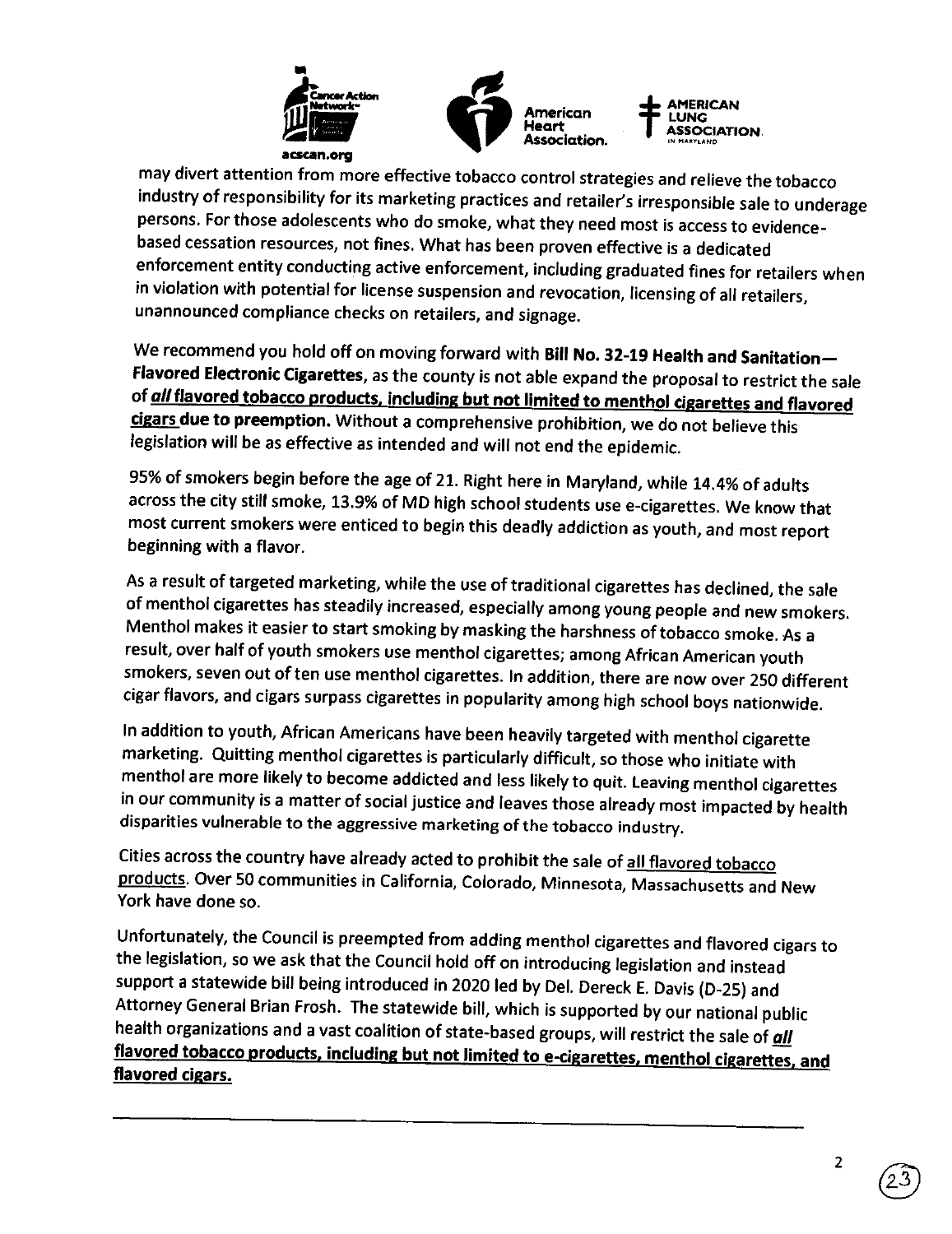

3

While we share in your fight against the growing epidemic and commend your intentions, we would support some of the proposed legislation with amendments, but recommend the Council hold off on other bills due to pending 2020 Statewide efforts, and as a result of limitations on the county due to preemption.

We look forward to continuing to work with the County Council on proven tobacco control interventions and to improve the health of all residents. '

Sincerely,

American Cancer Society Cancer Action Network (ACS CAN)

American Heart Association (AHA)

American Lung Association (ALA)

**CC:** Members of the Montgomery County Council

Montgomery County Delegation (M\_D General Assembly)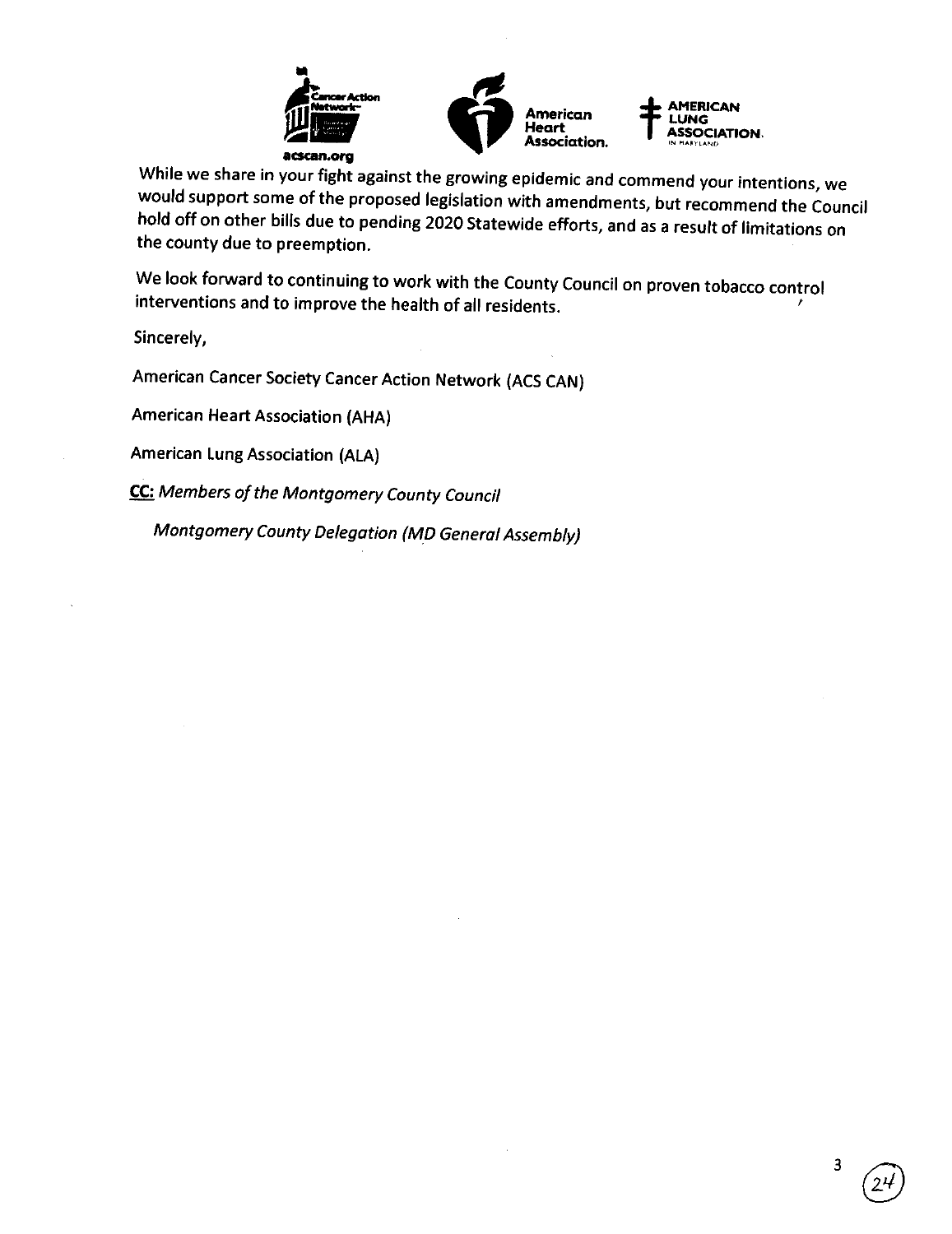Extra testimony



~ **and Automotive Repair Association WM DA/CAR Service Station** 

November 4, 2019

Members of Montgomery County Council

RE: 29-19 and 32-19

WMDA members who sell electronic smoking devises are already enforcing age <sup>21</sup> tobacco and OTP (other tobacco products) which includes electronic smoking devises and basically all accessories used with tobacco or OTP. We are the best defense for identifying underage buyers an employee many county residents.

To ban the sale of electronic smoking devises within 0.5 of a school or flavored devise within I mile of any school, playground, park, or recreational facility does not make sense when you have 21 years of age requirement to buy the product.

'

Montgomery County is not an island and there will be a robust black market in tobacco and OTP with age 21 statewide. Lets not enhance that market by putting sales into the hands of individuals who check no I.D. and collect no tax revenue.

Our members agree that these products need to be controlled and the age restriction does that. Please don't pick winners and looser based on store locations.

Please give 29-19 and 32-19 Unfavorable Reports.

Kirk McCauley Director of Government Affairs *WMDNCAR*  kmccauley@wmda.net 301-775-0221 Cell